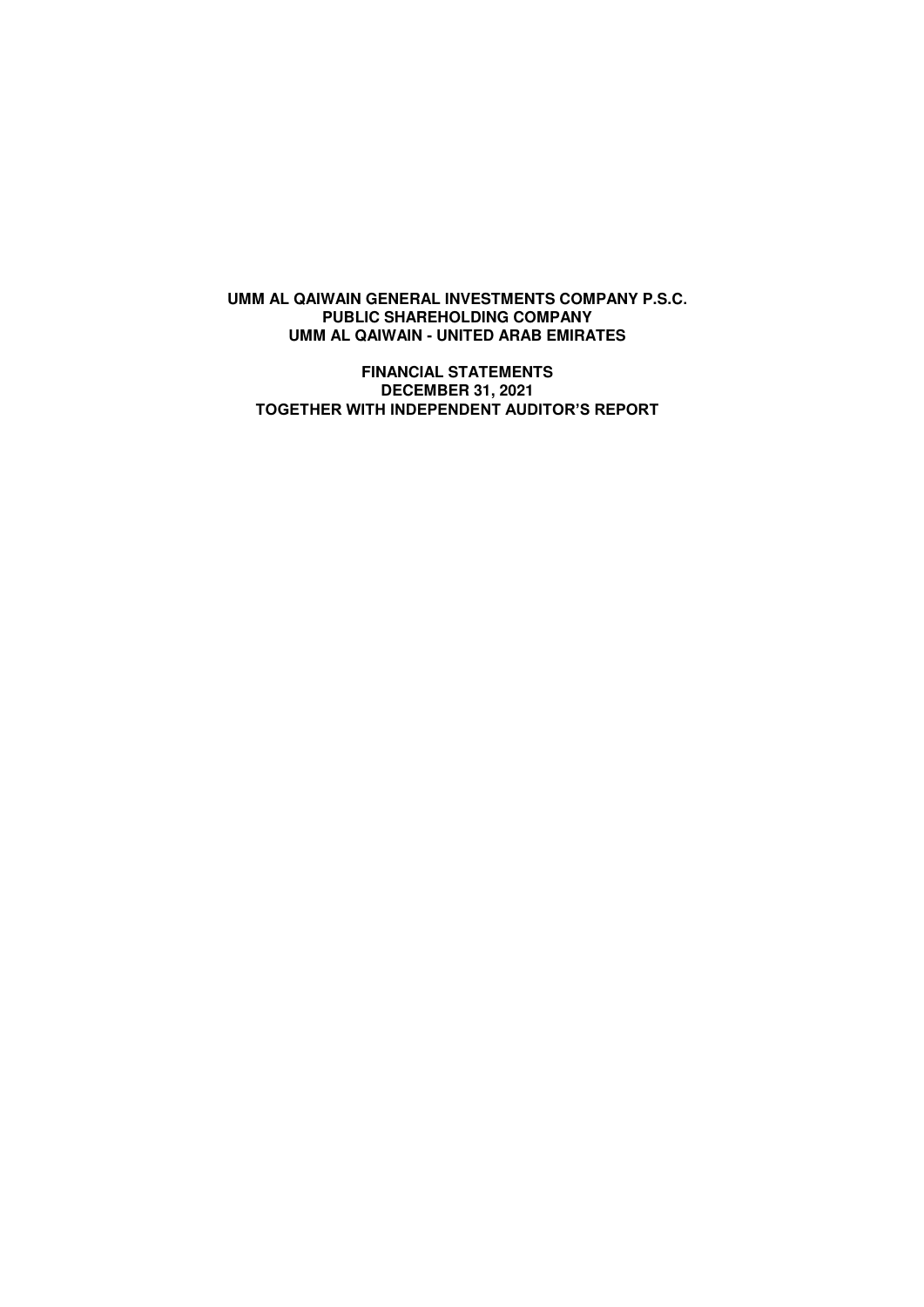### **FINANCIAL STATEMENTS DECEMBER 31, 2021 TOGETHER WITH INDEPENDENT AUDITOR'S REPORT**

## **Contents**

Independent Auditor's Report

|                                              | Exhibit |
|----------------------------------------------|---------|
| Statement of financial position              | A       |
| Statement of profit or loss                  | $B-1$   |
| Statement of other comprehensive income      | $B-2$   |
| Statement of changes in shareholders' equity | C       |
| Statement of cash flows                      | D       |
|                                              |         |
|                                              | Page    |
| Notes to the financial information           | 1 - 17  |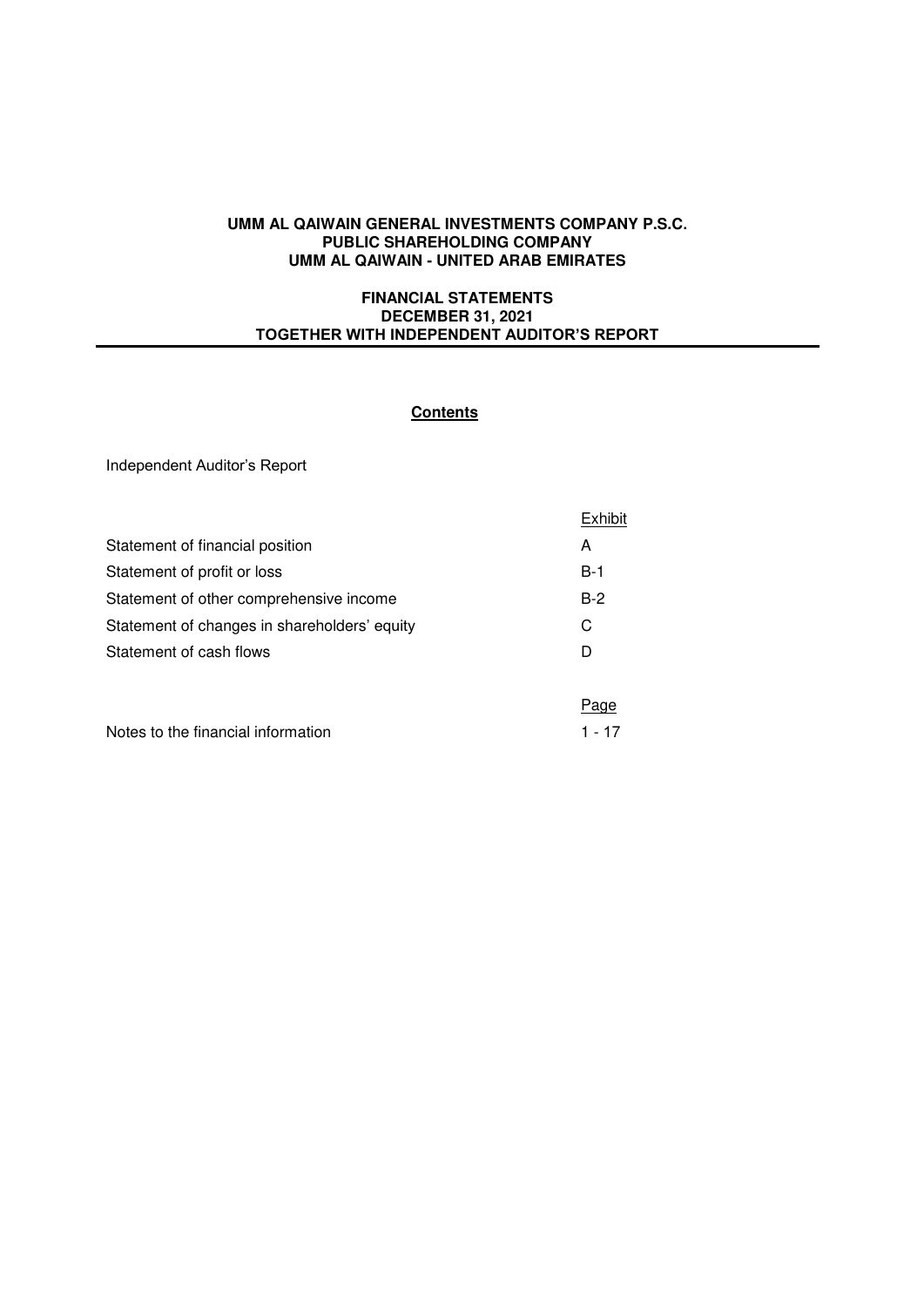

## **Independent Auditor's Report**

**The Shareholders** Umm Al Qaiwain General Investments Company **Public Shareholding Company Umm AI Qaiwain - United Arab Emirates** 

#### Report on the Audit of the Financial Statements

#### Opinion

We have audited the accompanying financial statements of Umm AI Qaiwain General Investments Company (the "Company") which comprise the statement of financial position as at December 31, 2021, the statement of comprehensive income, statement of changes in equity and statement of cash flows for the year then ended, and notes to the financial statements, including a summary of significant accounting policies and other explanatory notes.

In our opinion, the financial statements present fairly, in all material respects, the financial position of the Company as at December 31, 2021, its financial performance and its cash flows for the year then ended in accordance with International Financial Reporting Standards (IFRSs).

#### **Basis for Opinion**

We conducted our audit in accordance with International Standards on Auditing (ISAs). Our responsibilities under those standards are further described in the Auditor's responsibilities for the audit of the financial statements section of our report. We are independent of the Company in accordance with the International Ethics Standards Board for Accountants' Code of Ethics for Professional Accountants (IESBA Code) together with the ethical requirements that are relevant to our audit of the financial statements in United Arab Emirates and we have fulfilled our other responsibilities in accordance with these requirements. We believe that the audit evidence we have obtained is sufficient and appropriate to provide a basis for our audit opinion.

#### Key audit matters

Key audit matters are those matters that, in our professional judgement, were of most significance in our audit of the financial statements of the current year. These matters were addressed on the context of our audit of the financial statements as a whole and in forming our opinion thereon, and we do not provide a separate opinion on these matters. We have determined the matter described below to be the key audit matters to be communicated in our report.

#### Lands

The company owns lands at AI Meena area in Umm AI Qaiwain which is stated at fair value. Any increase in the value is recognized within the land valuation reserve in the statement of financial position.

The lands have been considered as an important audit matter for its materiality and the audit procedures as follows:

- An evaluation was obtained from independent evaluators.  $1)$
- The difference between the carrying value and the value after the revaluation has been verified.  $2)$
- $3)$ The difference is recognized in shareholders' equity under land valuation reserve.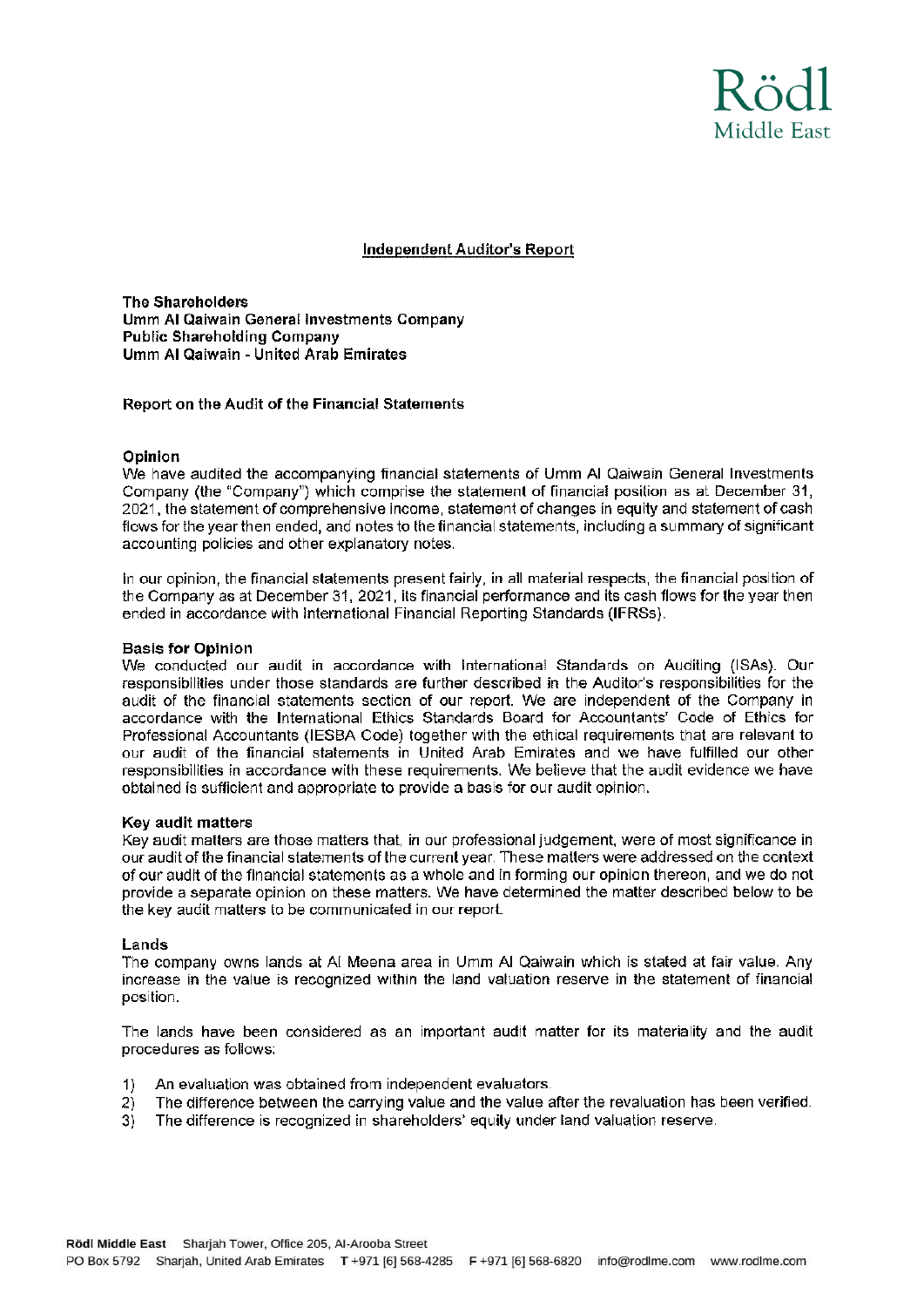

## Independent Auditor's Report for Umm AI Qaiwain General Investments Company for the year ended December 31, 2021 (continued)

#### Valuation of investment at fair value through other comprehensive income (FVTOCI)

The company possesses investment in securities comprised of quoted and unquoted investment carried at fair value through other comprehensive income (FVTOCI). The valuation of quoted investments is arrived at by reference to the quoted bid prices in an active market, while unquoted investments were valued based on less active parallel market prices.

Investments at fair value through other comprehensive income (FVTOCI) are measured at fair value with gains and losses arising from changes in fair value recognized in other comprehensive income and accumulated in cumulative changes in fair value reserve.

We consider the above investments at fair value through other comprehensive income (FVTOCI) a key matter due to the materiality of investments and inconsistency and fluctuation in quoted bid prices in an active market and the following are the audit procedures that we performed:

- We obtained the list of all quoted investments carried at FVTOCI and tested it for accuracy.
- We verified the fair market values of all quoted investments with quoted active bid prices in stock exchange in which they are listed.
- We verified changes in fair value reserve of investments carried at FVTOCI and accumulated in the cumulative changes in fair value reserve.
- We also assessed the adequacy of the company's disclosures in the financial statements for the re-measurement of quoted investments carried at FVTOCI and its related changes in fair value.
- The fair value of unquoted investments has been verified and matched with prices derived from parallel market.

#### **Other Information**

Management is responsible for the other information. Other information consists of information included in the company's report of 2021, other than the financial statements and our auditors' report thereon. We obtained the report of the Board of Directors, prior to the date of our auditors' report. Our opinion on the financial statements does not cover the other information and we do not express any form of assurance conclusion thereon.

In connection with our audit of the financial statements, our responsibility is to read and other information identified above and, in doing so, consider whether the other information is materially inconsistent with the financial statements or our knowledge obtained in the audit, or otherwise appears to be materially misstated. If, based on work we have performed, we conclude that there is a material statement of this other information, we are required to report that fact. We have nothing to report in this regard.

#### Responsibilities of management for the financial statements

Management is responsible for the preparation and fair presentation of the financial statements in accordance with International Financial Reporting Standards as adopted in United Arab Emirates and for such internal control as management determines is necessary to enable the preparation of financial statements that are free from material misstatement, whether due to fraud or error,

In preparing the financial statements, management is responsible for assessing the Company's ability to continue as a going concern, disclosing, as applicable, matters related to going concern and using the going concern basis of accounting unless management either intends to liquidate the Company or to cease operations, or has no realistic alternative but to do so.

The management is responsible for overseeing the Company's financial reporting process.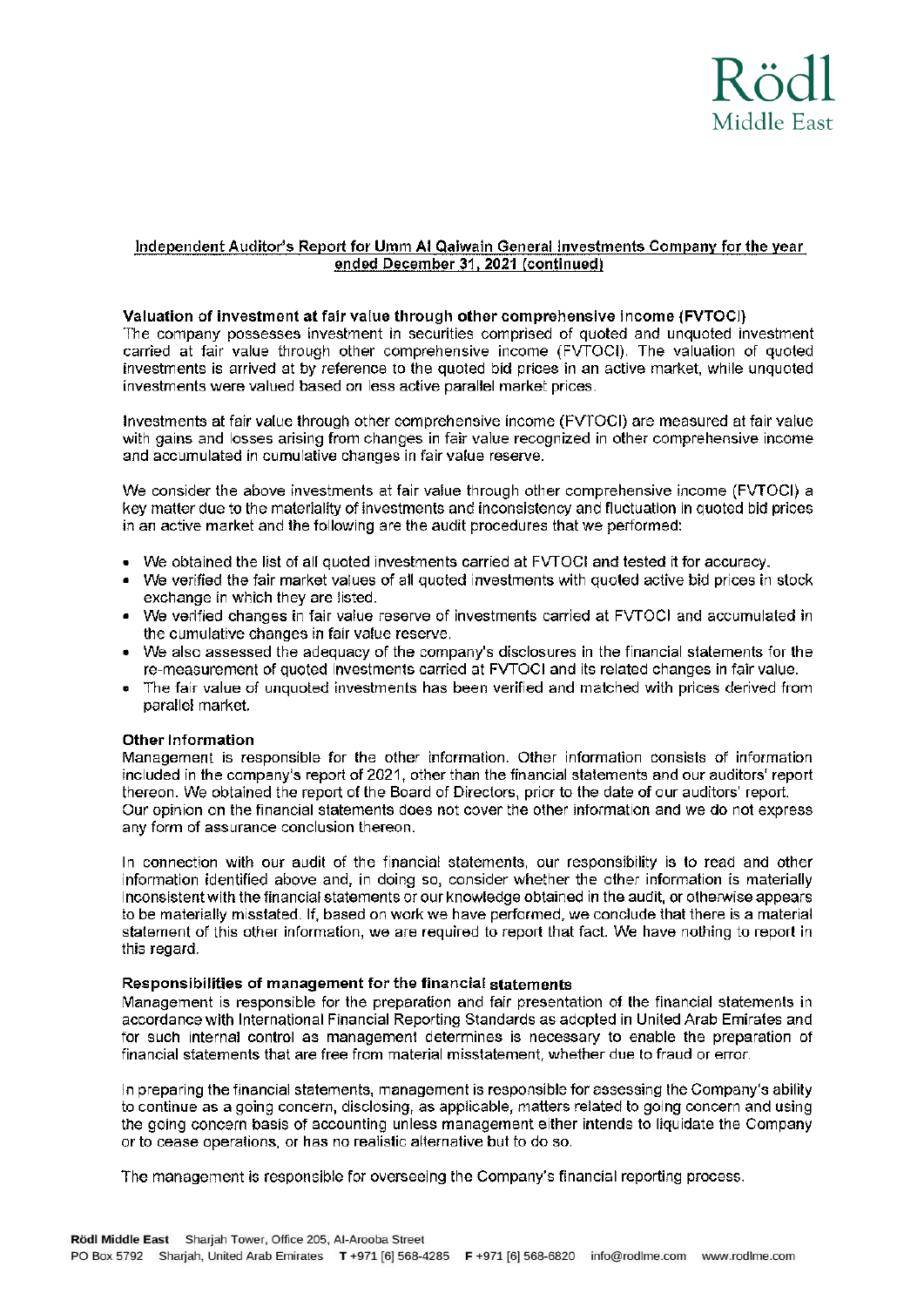

## Independent Auditor's Report for Umm AI Qaiwain General Investments Company for the year ended December 31, 2021 (continued)

### Auditor's responsibilities for the audit of the financial statements

Our objectives are to obtain reasonable assurance about whether the financial statements as a whole are free from material misstatement, whether due to fraud or error, and to issue an auditor's report that includes our opinion. Reasonable assurance is a high level of assurance, but is not a guarantee that an audit conducted in accordance with ISAs will always detect a material misstatement when it exists

Misstatements can arise from fraud or error and considered material if, individually or in the aggregate, they could reasonably be expected to influence the economic decisions of users taken on the basis of these financial statements.

As part of an audit in accordance with ISAs, we exercise professional judgment and maintain professional skepticism throughout the audit. We also:

- I dentify and assess the risks of material misstatement of the financial statements, whether due to fraud or error, design and perform audit procedures responsive to those risks, and obtain audit evidence that is sufficient and appropriate to provide a basis for our opinion. The risk of not detecting a material misstatement resulting from fraud is higher than for one resulting from error, as fraud may involve collusion, forgery, intentional omissions, misrepresentations, or the override of internal control.
- . Obtain an understanding of internal control relevant to the audit in order to design audit procedures that are appropriate in the circumstances, but not for the purpose of expressing an opinion on the effectiveness of the Company's internal control.
- . Evaluate the appropriateness of accounting policies used and the reasonableness of accounting estimates and related disclosures made by management.
- . Conclude on the appropriateness of management's use of the going concern basis of accounting and based on the audit evidence obtained, whether a material uncertainty exists related to events or conditions that may cast significant doubt on the Company's ability to continue as a going concern. If we conclude that a material uncertainty exists, we are required to draw attention in our auditor's report to the related disclosures in the financial statements or, if such disclosures are inadequate, to modify our opinion. Our conclusions are based on the audit evidence obtained up to the date of our auditor's report. However, future events or conditions may cause the Company to cease to continue as a going concern.
- . Evaluate the overall presentation, structure and content of the financial statements, including the disclosures, and whether the financial statements represent the underlying transactions and events in a manner that achieves fair presentation.

We communicate with the management regarding, among other matters, the planned scope and timing of the audit and significant audit findings, including any significant deficiencies in internal control that we identify during our audit.

### Report on other legal and regulatory requirements

- As required by UAE Federal Law No. (2) of 2015 we report that:
- 1. We have obtained all the information and explanation we considered necessary for our audit.
- 2. The financial statements comply, in all material respect with the applicable provisions of UAE Federal Law No. (2) of 2015 and the Articles of Association of the Company.
- 3. The Company has maintained proper books of accounts.
- 4. The financial information included in the Directors' report is consistent with the books of account of the Company.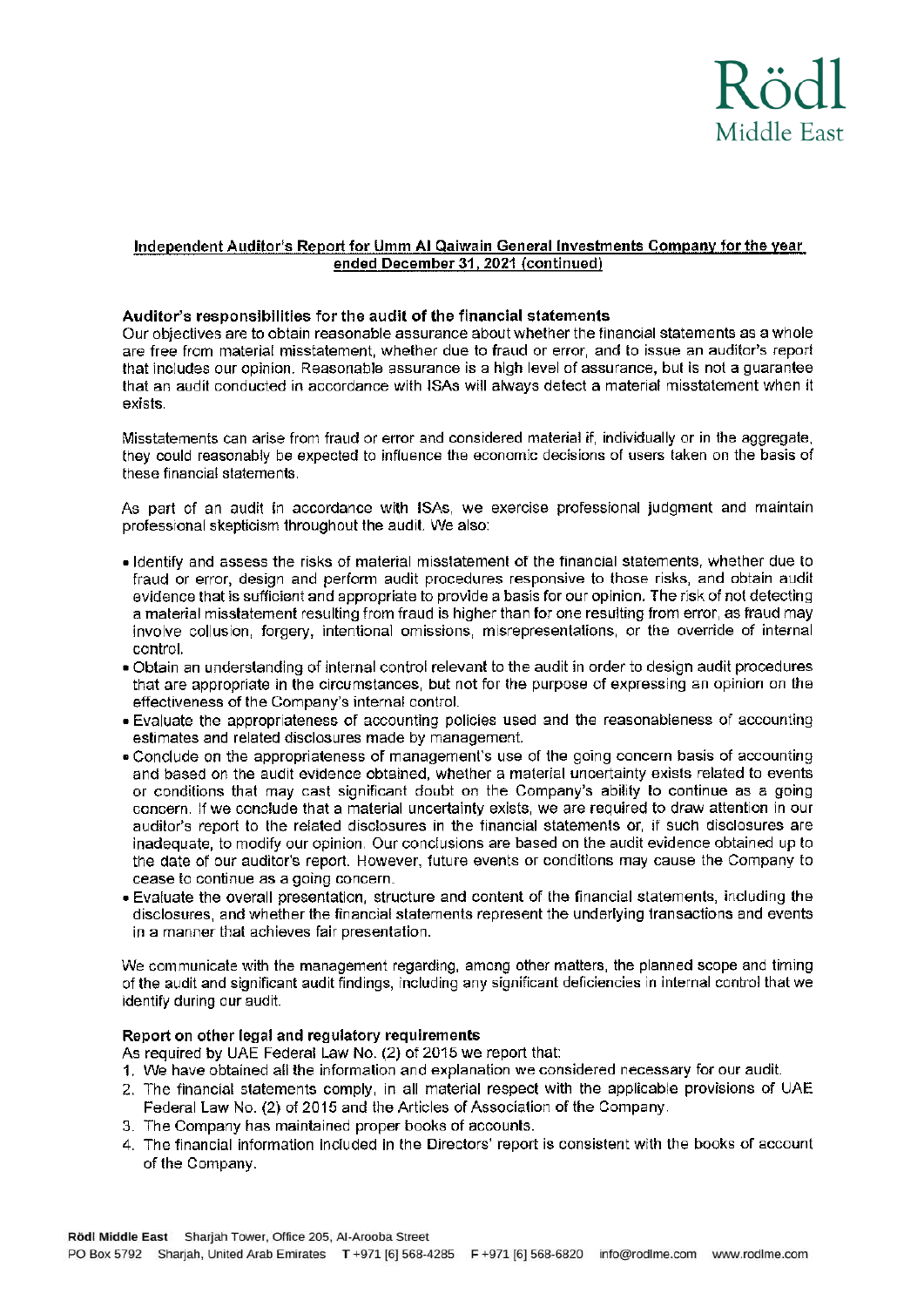

#### Independent Auditor's Report for Umm AI Qaiwain General Investments Company for the year ended December 31, 2021 (continued)

- 5. Transactions and term with related parties disclosed in Note 20.
- 6. Investments and shares purchased by the Company during the current year disclosed in Note 6.
- 7. The Social Contribution made during the year disclosed in Note 22.
- 8. Based on the information and explanation that has been made available to us nothing came to our attention which causes us to believe that the Company has contravened during the financial year ended December 31,2021 any of the applicable provisions of UAE Federal Law No. (2) of 2015 or the Articles of Association of the Company which would have a material effect on the Company's activities or on its financial position for the year.

**Hikmat Mukhaimer FCCA** Registration No.: 355 Rödl Middle East **Certified Public Accountants** 

March 26, 2022 Sharjah - U.A.E.

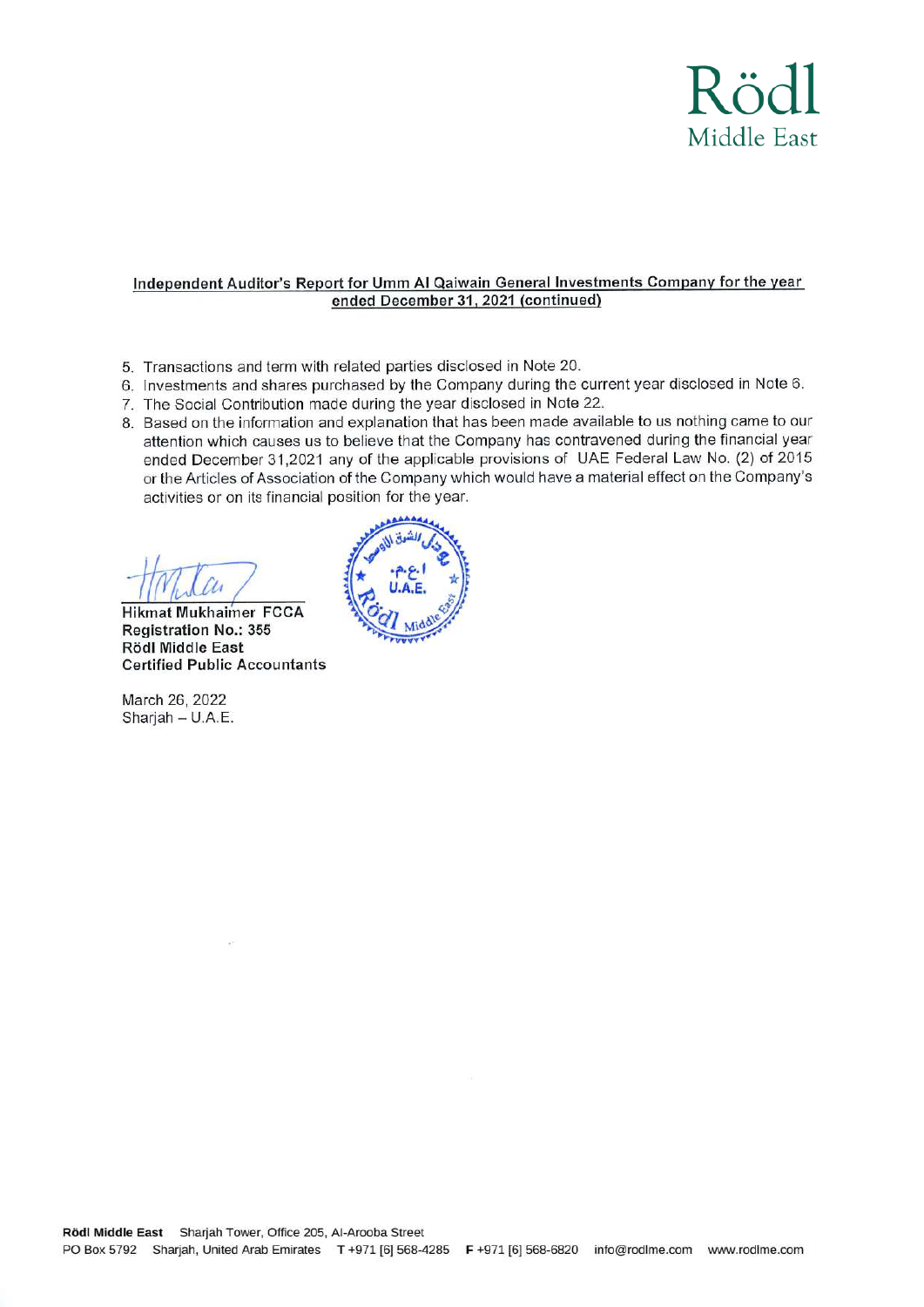## STATEMENT OF FINANCIAL POSITION AS OF DECEMBER 31, 2021 (All amounts are in U.A.E. Dirhams)

December 31. December 31. **Notes** 2021 2020 **ASSETS** Non-current assets Land 5 330.925.540 330,925,540 Investments at fair value through other  $6(A)$ 261,020,220 279,527,078 Comprehensive income (FVTOCI) Total non-current assets 591,945,760 610,452,618 <u> Luisian Millian</u> **Current assets** Investments at fair value through profit or loss  $6(B)$ 219,890,521 52,893,680 (FVTPL) Trade and other receivables  $\overline{7}$ 1,539,928 339.111 Cash and cash equivalent 8 15.155.147 26,827,043 **Total current assets** 236,585,596 80,059,834 --------------**Total assets** 828,531,356 690,512,452 ========== ESSERSERS **SHAREHOLDERS' EQUITY AND LIABILITIES** Shareholders' equity Share capital  $9(A)$ 363,000,000 363,000,000 Legal reserve  $9(B)$ 44,904,118 38,970,935 Investments revaluation reserve-FVTOCI  $9(C)$  $(62, 165, 969)$  $(82,032,136)$ Land revaluation reserve 297,085,855 297.085.855 Retained earnings 54,624,128 25, 190, 484 Total shareholders' equity 697,448,132 642,215,138 **Non-current liabilities** Provision for indemnity 10 747.214 805,651 Total non-current liabilities 747,214 805,651 **Current liabilities** Trade and other pavables 47,508,208 47,491,663 **Bank overdraft** 11 82,827,802 **Total current liabilities** 130,336,010 47.491.663 **Total liabilities** 131,083,224 48,297,314 Total shareholder's equity and liabilities 828,531,356 690.512.452 **ESSERENCE** 

The accompanying notes are an integral part of these financial statements.

MOHAMMED SALEM ABDULLA SALEM AL HOSANI **MANAGING DIRECTOR** 

AHMAD SULTAN ESSA AL JABER **DEPUTY CHAIRMAN**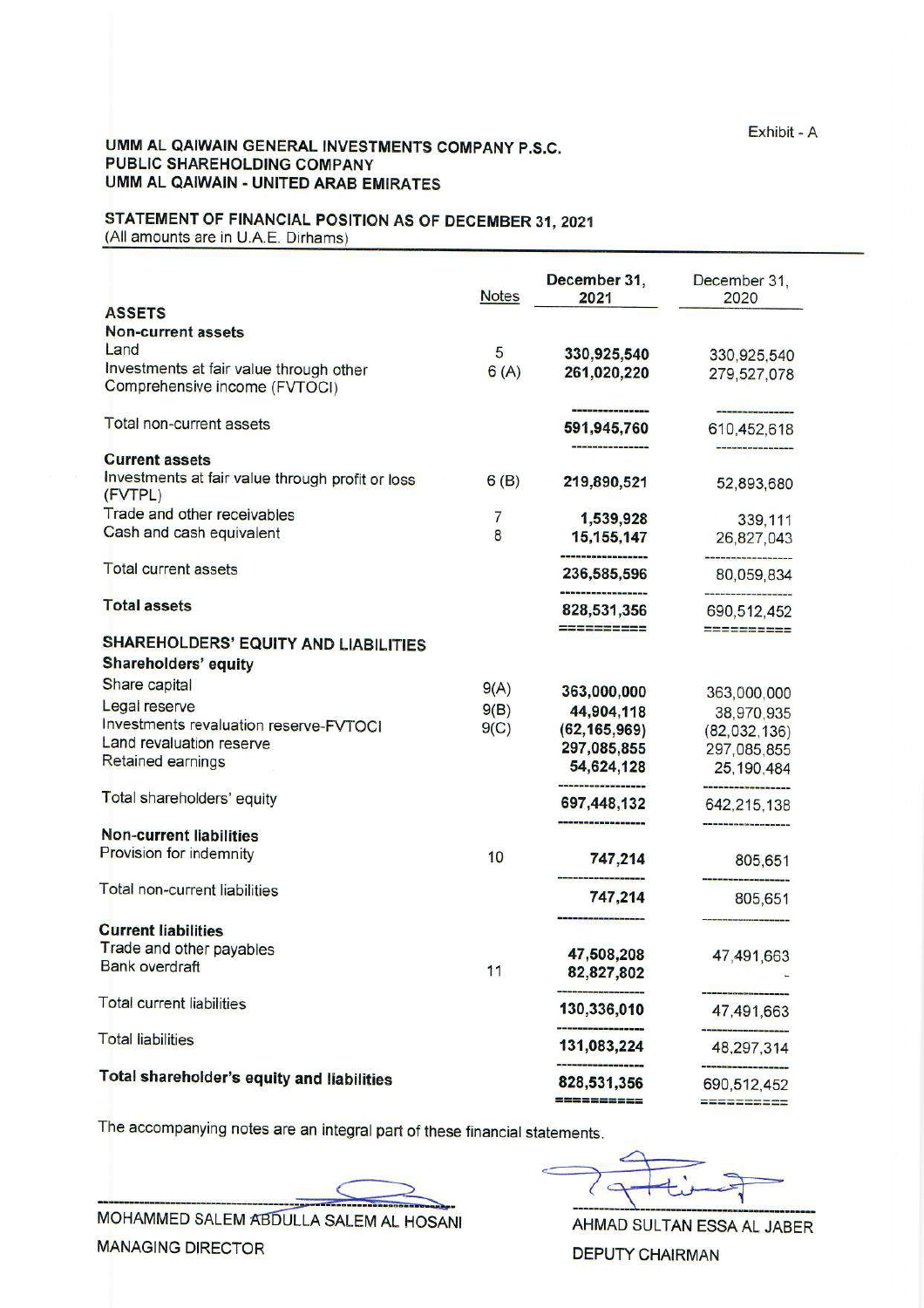## STATEMENT OF PROFIT OR LOSS FOR THE YEAR ENDED DECEMBER 31, 2021 (All amounts are in U.A.E. Dirhams)

|                                              | <b>Notes</b> | December 31,<br>2021 | December 31.<br>2020              |
|----------------------------------------------|--------------|----------------------|-----------------------------------|
| <b>Revenues</b>                              |              |                      |                                   |
| Profit from investment in shares             | 12           | 34,643,243           | 30,649,300                        |
| Changes in fair value of investment at FVTPL | 6(B)         | 30,547,404           | (5,694,735)                       |
| Other income                                 | 13           | 8.246                | 62,152                            |
| <b>Total revenues</b>                        |              | 65,198,893           | -------------------<br>25,016,717 |
|                                              |              |                      |                                   |
| <b>Expenses and other charges</b>            |              |                      |                                   |
| <b>Finance costs</b>                         |              | 1,771,581            | 1,663,295                         |
| General and administration expenses          | 14           | 4.095.484            | 4,228,315                         |
| Total expenses and other charges             |              |                      |                                   |
|                                              |              | (5,867,065)          | (5,891,610)                       |
| Net profit for the year                      |              | 59,331,828           | 19, 125, 107                      |
|                                              |              |                      |                                   |
| <b>Basic earnings per share</b>              | 15           | 0.163                | 0.053                             |
|                                              |              | --------             | =========                         |

The accompanying notes are an integral part of these financial statements.

MOHAMMED SALEM ABDULLA SALEM AL HOSANI **MANAGING DIRECTOR** 

 $H'$ 

AHMAD SULTAN ESSA AL JABER **DEPUTY CHAIRMAN**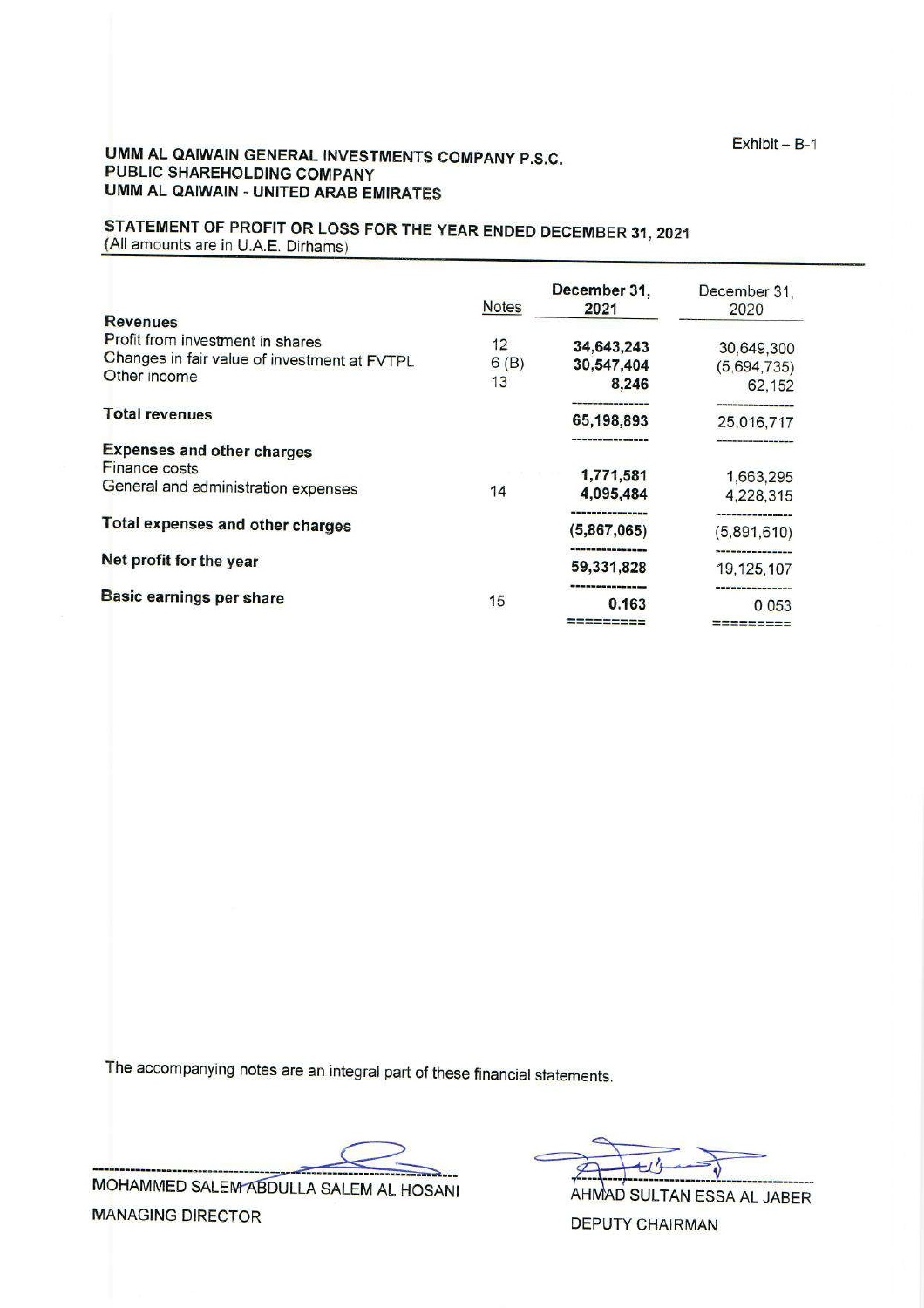#### **STATEMENT OF OTHER COMPREHENSIVE INCOME FOR THE YEAR ENDED DECEMBER 31, 2021** (All amounts are in U.A.E. Dirhams)

|                                                                                                                                        | <b>Notes</b> | December 31,<br>2021        | December 31,<br>2020     |
|----------------------------------------------------------------------------------------------------------------------------------------|--------------|-----------------------------|--------------------------|
| Net profit for the year                                                                                                                |              | 59,331,828                  | 19.125.107               |
| Other comprehensive income for the year<br>Changes in fair value of investments at FVTOCI<br>Profit from sale of investments at FVTOCI | 6(A)         | 11,626,272<br>3,774,894     | (4,382,593)<br>2,990,896 |
| Total other comprehensive income (loss)                                                                                                |              | 15.401.166                  | (1.391.697)              |
| Total comprehensive profit for the year                                                                                                |              | -------------<br>74,732,994 | .<br>17,733,410          |

The accompanying notes are an integral part of these financial statements.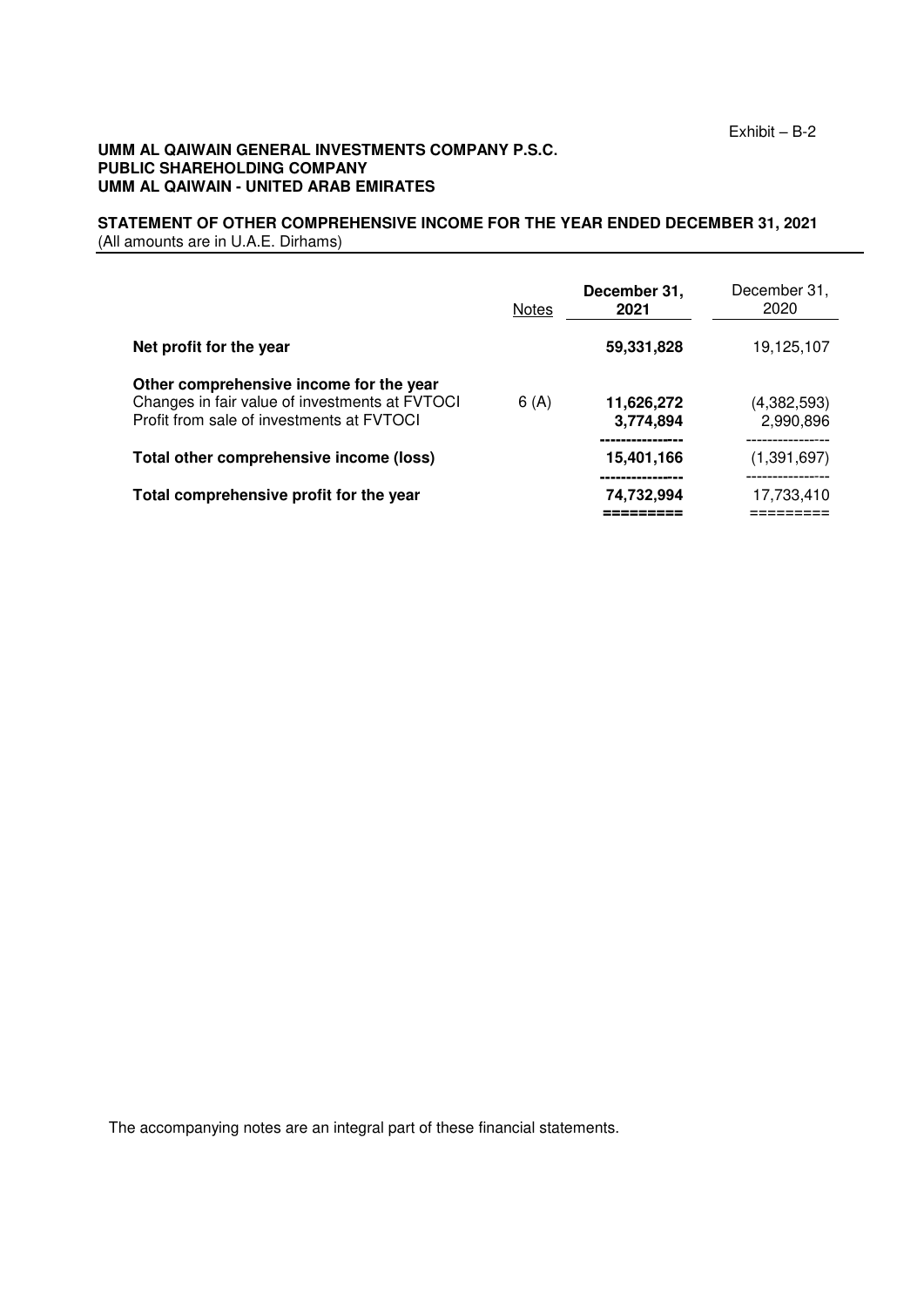#### **STATEMENT OF CHANGES IN SHAREHOLDERS' EQUITY FOR THE YEAR ENDED DECEMBER 31, 2021** (All amounts are in U.A.E. Dirhams)

|                                                                                                        | <b>Share</b><br>capital | Legal<br>reserve       | <b>Investments</b><br>revaluation<br>reserve-<br><b>FVTOCI</b> | Land<br>revaluation<br>reserve | <b>Retained</b><br>earnings           | <b>Total</b>                               |
|--------------------------------------------------------------------------------------------------------|-------------------------|------------------------|----------------------------------------------------------------|--------------------------------|---------------------------------------|--------------------------------------------|
| Balance at December 31, 2019<br>Net profit for the year<br>Other comprehensive (loss)                  | 363,000,000             | 37,058,424             | (81, 277, 388)<br>(4, 382, 593)                                | 297,085,855                    | 28,164,837<br>19,125,107<br>2,990,896 | 644,031,728<br>19,125,107<br>(1, 391, 697) |
| Total comprehensive (loss) for the year                                                                |                         |                        | (4,382,593)                                                    |                                | 22,116,003                            | 17,733,410                                 |
| Dividends distribution<br>Board of director's remuneration<br>Transfer to retained earnings on sale of |                         |                        |                                                                |                                | (18, 150, 000)<br>(1,400,000)         | (18, 150, 000)<br>(1,400,000)              |
| investment at FVTOCI<br>Transfer to legal reserve                                                      |                         | 1,912,511              | 3,627,845                                                      |                                | (3,627,845)<br>(1,912,511)            |                                            |
| Balance at December 31, 2020<br>Net profit for the year<br>Other comprehensive income                  | 363,000,000             | 38,970,935             | (82,032,136)<br>11,626,272                                     | 297,085,855                    | 25,190,484<br>59,331,828<br>3,774,894 | 642,215,138<br>59,331,828<br>15,401,166    |
| Total comprehensive income for the year                                                                |                         |                        | 11,626,272                                                     |                                | 63,106,722                            | 74,732,994                                 |
| Dividends distribution<br>Board of director's remuneration                                             |                         |                        |                                                                |                                | (18, 150, 000)<br>(1,350,000)         | (18, 150, 000)<br>(1,350,000)              |
| Transfer to retained earnings on sale of<br>investment at FVTOCI                                       |                         |                        | 8,239,895                                                      |                                | (8, 239, 895)                         |                                            |
| Transfer to legal reserve                                                                              |                         | 5,933,183              |                                                                |                                | (5,933,183)                           |                                            |
| <b>Balance at December 31, 2021</b>                                                                    | 363,000,000<br>======== | 44,904,118<br>======== | (62, 165, 969)<br>=========-                                   | 297,085,855<br>========-       | 54,624,128<br>=========               | 697,448,132<br>=========                   |

The accompanying notes are an integral part of these financial statements.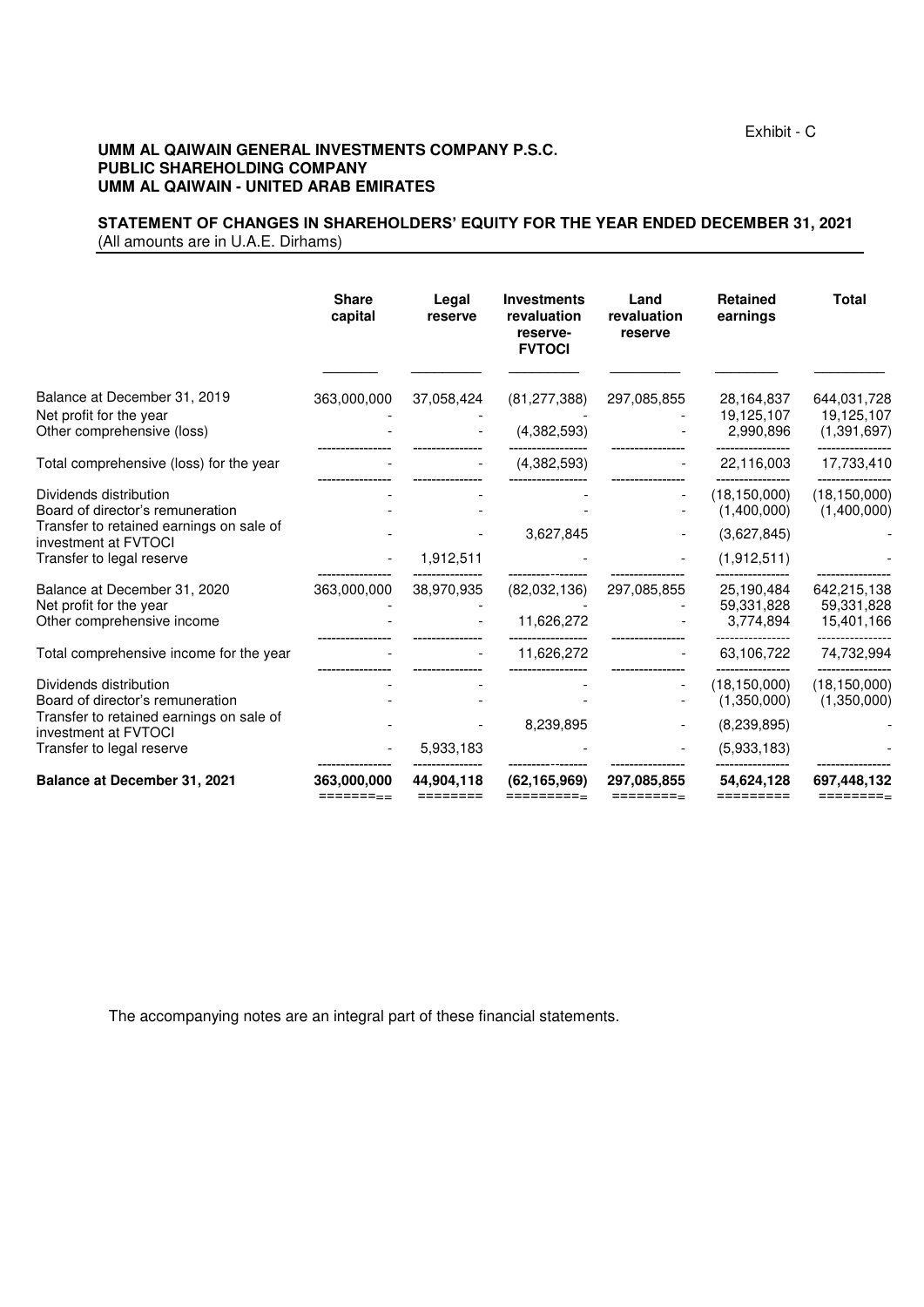#### **STATEMENT OF CASH FLOWS FOR THE YEAR ENDED DECEMBER 31, 2021** (All amounts are in U.A.E. Dirhams)

|                                                        | December 31,<br>2021                                                                          | December 31,<br>2020               |
|--------------------------------------------------------|-----------------------------------------------------------------------------------------------|------------------------------------|
| Cash flows from operating activities                   |                                                                                               |                                    |
| Net profit for the year<br>Adjustment for: -           | 59,331,828                                                                                    | 19,125,107                         |
| Provision for staff indemnity                          | (58, 437)                                                                                     | (45, 553)                          |
| Profit from investment in shares                       | (34, 643, 243)                                                                                | (30, 649, 300)                     |
| Changes in fair value of investments at FVTPL          | (30, 547, 404)                                                                                | 5,694,735                          |
| Finance cost                                           | 1,771,581                                                                                     | 1,663,295                          |
| <b>Bank interest</b>                                   | (1,746)                                                                                       | (2, 138)                           |
| Operating (loss) before working capital changes        | ---------------<br>(4, 147, 421)                                                              | (4,213,854)                        |
| Trade and other receivables                            | 89,484                                                                                        | 627,429                            |
| Trade and other payables                               | 264,951                                                                                       | 416,110                            |
| Cash used in operating activities                      | --------------<br>(3,792,986)                                                                 | --------------<br>(3, 170, 315)    |
| Finance cost paid                                      | (1,771,581)                                                                                   | (1,663,295)                        |
| Net movement in investment in shares                   | (106, 316, 307)                                                                               | 563,881                            |
| Proceed from investments sale and dividends received   | 37,127,836                                                                                    | 33,640,196                         |
| Net cash flows (used in) / from operating activities   | ---------------<br>(74, 753, 038)                                                             | ---------------<br>29,370,467      |
| Cash flows from investing activities                   | ---------------                                                                               | ---------------                    |
| Bank interest received                                 | 1,746                                                                                         | 2,138<br>---------------           |
| Net cash flows from investing activities               | 1.746                                                                                         | 2,138                              |
| Cash flows from financing activities                   | ---------------                                                                               | ---------------                    |
| Paid to shareholders                                   | (18, 398, 406)                                                                                | (16, 258, 545)                     |
| Board of Directors' remuneration paid                  | (1,350,000)                                                                                   | (1,400,000)                        |
| Bank overdraft                                         | 82,827,802                                                                                    | (1,507,024)                        |
| Net cash flows from / (used in) financing activities   | ----------------<br>63,079,396                                                                | ----------------<br>(19, 165, 569) |
| Net (decrease) / increase in cash and cash equivalents | -------------<br>(11, 671, 896)                                                               | 10,207,036                         |
| Cash and cash equivalents at the beginning of the year | 26,827,043                                                                                    | 16,620,007                         |
| Cash and cash equivalents at the end of the year       | ---------------<br>15, 155, 147                                                               | ---------------<br>26,827,043      |
|                                                        | $\begin{array}{c} \textbf{m} = \textbf{m} = \textbf{m} = \textbf{m} = \textbf{m} \end{array}$ | $=$ ========                       |

The accompanying notes are in integral part of these financial statements.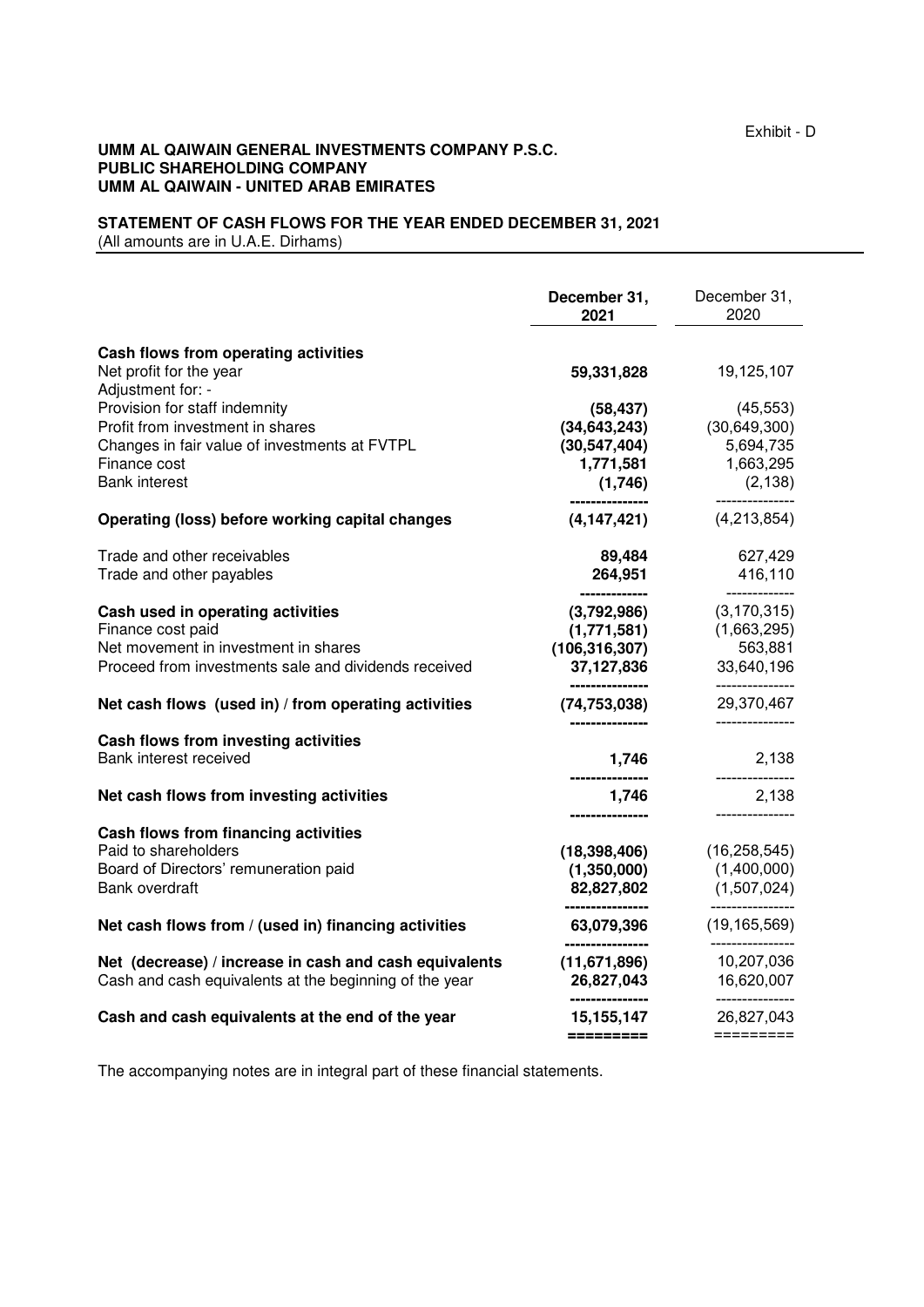**NOTES TO THE FINANCIAL STATEMENTS FOR THE YEAR ENDED DECEMBER 31, 2021** (All amounts are in U.A.E. Dirhams)

#### **1- LEGAL STATUS AND PRINCIPLE ACTIVITIES**

Umm Al Qaiwain General Investments Company (Formerly Umm Al Qaiwain Cement Industries Company), a Public Shareholding Company (hereinafter referred to as "the Company"), was incorporated in Umm Al Qaiwain by Amiri Decree number 2/82 on February 11, 1982. The Company had obtained approval from the Securities and Commodities Authority to change the commercial activities and trade name to become Umm Al Qaiwain General Investments Company P.S.C. and obtained a commercial license number 4558 from the Department of Economic Development – Umm Al Qaiwain on April 24, 2016.

The company's business activity is development, establishment and management of real estate enterprises, funds and stocks investments (stocks and bonds), investment, establishment and institution in commercial enterprises, entertainment, agriculture, tourism, industrial, infrastructure, educational services, health, energy and ownership and investment of classes and units in the buildings of the investment areas.

The Company is domiciled at Umm Al Qaiwain, United Arab Emirates. The registered address of the company is Umm Al Qaiwain – UAE.

## **2- BASIS OF PREPARATION**

#### **a) Statement of compliance**

These financial statements have been prepared in accordance with the International Financial Reporting Standards ("IFRS") and applicable requirements of UAE Commercial Companies Law No. 11 of 2015.

#### **b) Basis of measurement**

These financial statements have been prepared under the historical cost convention, except for investment properties, certain equity financial assets that have been measured at fair value.

#### **c) Functional and presentation currency**

These financial statements are presented in UAE Dirhams, which is the Company's functional currency, unless otherwise indicated.

#### **d) Use of estimates and judgments**

In preparing these financial statements, management has made estimates and judgment that affect the application of accounting policies and the reported amounts of assets, liabilities, income and expenses. Actual results may differ from these estimates.

Estimates and underlying assumptions are reviewed on an ongoing basis. Revisions to estimates are recognised prospectively.

In particular, information about significant areas of estimation uncertainty that have the most significant effect on the amounts recognized in the financial statements are as follows:

#### **Impact of COVID -19**

In March 2020, COVID-19 was declared a pandemic by WHO (World Health Organization) and is causing disruptions to business and economic activities across the globe. The local government system in UAE has announced various measures to support businesses to mitigate possible adverse impact due to the pandemic. The Company continues to monitor the situation and the Company's management have taken measures to continue the operations with minimal disruptions and also have risk management plans in place to manage potential disruptions in the future.

Due to the prevailing uncertain situation, the Company management have revisited its judgements, estimates and risk management objectives and have considered the potential impacts of the current volatility in determining the reported amounts of the Company's financial and non-financial assets as at December 31, 2021.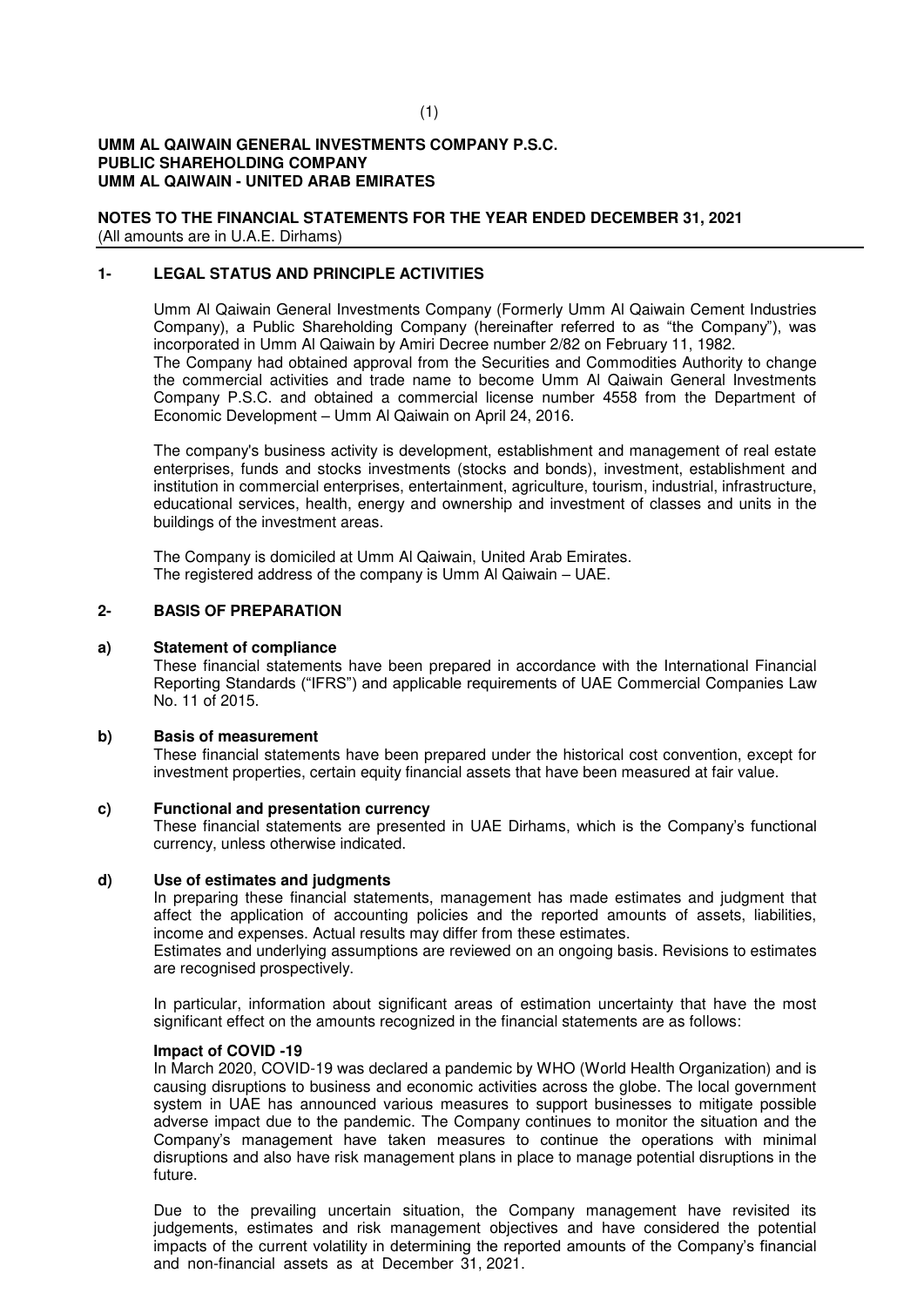## **NOTES TO THE FINANCIAL STATEMENTS FOR THE YEAR ENDED DECEMBER 31, 2021**

(All amounts are in U.A.E. Dirhams)

#### Going concern

Management has made an assessment of the Company's ability to continue as a going concern and is satisfied that the Company has the resources to continue in business for the foreseeable future. The Company has been profitable, and it had positive net asset (equity), working capital and cash flow positions as at the year end. Furthermore, management is not aware of any material uncertainties that may cast significant doubt upon the Company's ability to continue as a going concern. Therefore, the financial statements continue to be prepared on a going concern basis.

The Company continues to monitor the situation closely and the Company's management have taken measures to manage potential business disruptions from COVID -19 that may have on the Company's operations and financial performance in the future.

The Company's management have also considered any impairment indicators and any significant and concluded that there is no material impact due to COVID -19.

#### Provision for expected credit losses of trade receivables and contract assets

The Company uses a provision matrix to calculate ECLs for trade receivables and contract assets. The provision rates are based on days past due for groupings of various customer segments that have similar loss patterns (i.e., by geography, product type, customer type and rating, and coverage by letters of credit and other forms of credit insurance).

The provision matrix is initially based on the Company's historical observed default rates. The Company will calibrate the matrix to adjust the historical credit loss experience with forwardlooking information. At every reporting date, the historical observed default rates are updated and changes in the forward-looking estimates are analysed.

The assessment of the correlation between historical observed default rates, forecast economic conditions and ECLs is a significant estimate. The amount of ECLs is sensitive to changes in circumstances and of forecast economic conditions. The Company's historical credit loss experience and forecast of economic conditions may also not be representative of customer's actual default in the future.

Receivables from government entities are generally excluded from ECL calculation, as the Company considers those receivable balances are fully recoverable. Further, balances due from related parties, are also excluded from ECL calculation, as credit risk is considered to be nil based on the fact that these related companies are either directly or indirectly supported by the owners for any liquidity or financial crisis situations.

Due to the uncertainties caused by the COVID -19, the Company's management have revisited, reassessed and updated the inputs and forward –looking assumptions used in the computation of expected credit losses (ECL) and have also reviewed customer balances to identify customers with significant increase in credit risk and potential defaulters.

#### Provision for employe*es' end of service benefits*

Management has measured the Company's obligation for the post-employment benefits of its employees based on the provisions of the UAE Labour Law No. 8 of 1980. Management does not perform an actuarial valuation as required by International Accounting Standard 19 "Employee Benefits" as it estimates that such valuation does not result to a significantly different level of provision. The provision is reviewed by management at the end of each year, and any change to the projected benefit obligation at the year-end is adjusted in the provision for employees' end of service benefits in the profit or loss.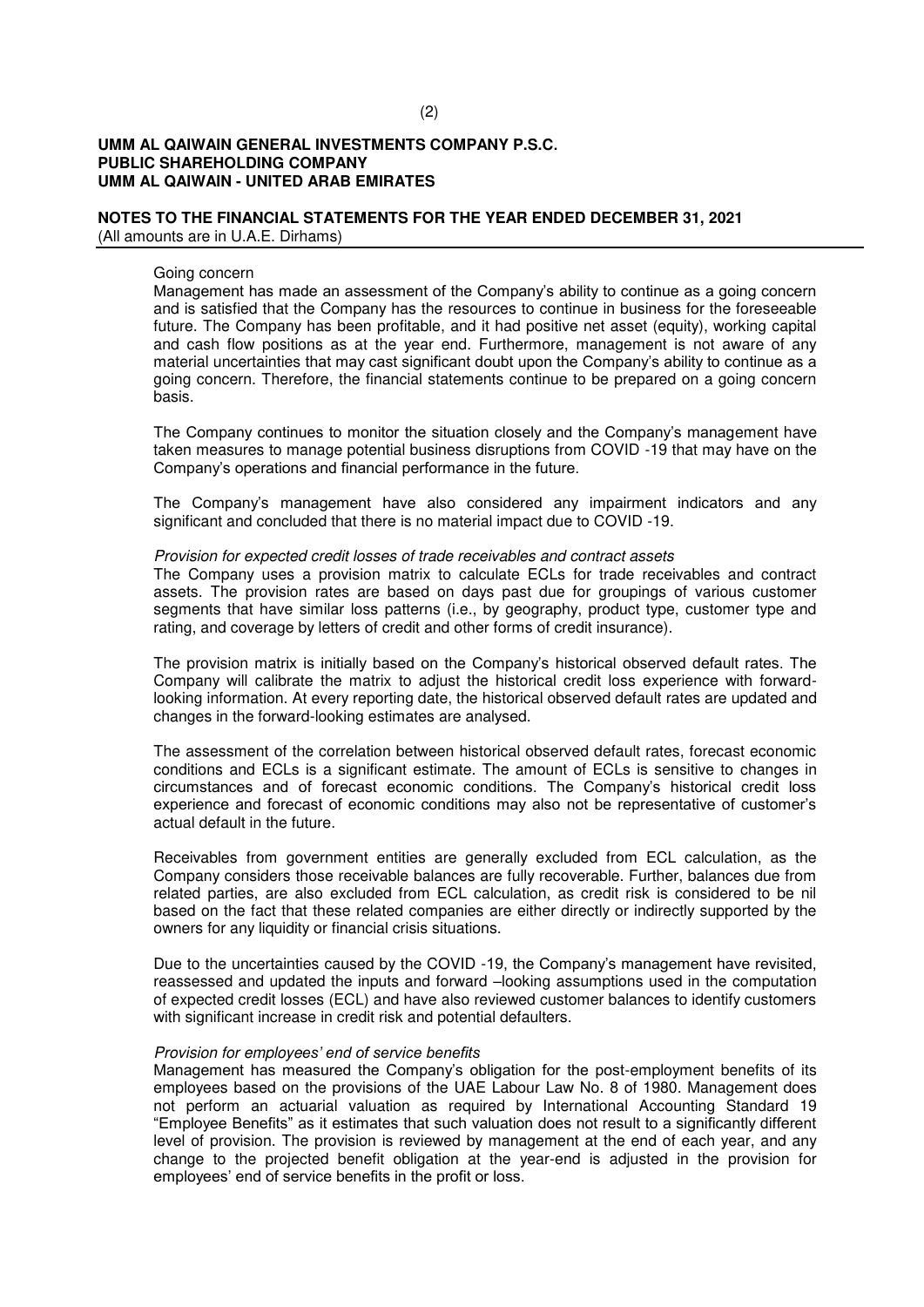## **NOTES TO THE FINANCIAL STATEMENTS FOR THE YEAR ENDED DECEMBER 31, 2021**

(All amounts are in U.A.E. Dirhams)

## Other provisions and liabilities

Other provisions and liabilities are recognized in the period only to the extent management considers it probable that there will be a future outflow of funds resulting from past operations or events and the amount of cash outflow can be reliably estimated. The timing of recognition and quantification of the liability require the application of judgment to existing facts and circumstances, which can be subject to change. Since the actual cash outflows can take place in subsequent years, the carrying amounts of provisions and liabilities are reviewed regularly and adjusted to take account of changing facts and circumstances. A change in estimate of a recognized provision or liability would result in a charge or credit to profit or loss in the period in which the change occurs.

## **e) Newly effective standard and amendments and improvements to standards**

Several amendments apply for the first time from January 1, 2021, but do not have an impact on the financial statements of the Company. The Company has early adopted the amendments to IFRS 16 on, 'Covid-19-Related Rent Concessions'. The nature and effect of the changes as a result of adoption of this amendment is described below. Apart from this the Company has not early adopted any standard, interpretation or amendment that have been issued but are not yet effective.

#### Amendments to IFRS 16 on, 'Covid-19-Related Rent Concessions'.

The amendment is effective for annual reporting periods beginning on or after June 1, 2021 and the Company has early adopted this amendment in these financial statements.

As per the amendment lessee's are currently required to assess whether rent concessions are lease modifications and, if they are, apply specific accounting guidance. Accordingly, when the scope of a lease increases and the consideration changes commensurately, a separate lease exists and IFRS 16 requires that any modification be considered a new lease, and that any remaining prepayments and accruals are included in the accounting for this new lease. The amendment permits lessees, as a practical expedient, not to assess whether particular rent concessions occurring as a direct consequence of the COVID-19 pandemic are lease modifications and instead to account for those rent concessions as if they are not lease modifications. The amendment does not affect lessors.

Early adoption of this amendment did not result in any changes in any changes to previously reported net profit or equity of the Company.

#### **Other amendments to standards that are effective as of January 1, 2021;**

- Amendments to IFRS 4, IFRS 9, IFRS 16 on 'Interest rate benchmark reform (IBOR)'
- Amendments to IAS 39 on 'Interest rate benchmark reform (IBOR)'
- The adoption of the above did not result in any changes to previously reported net profit or net assets of the Company.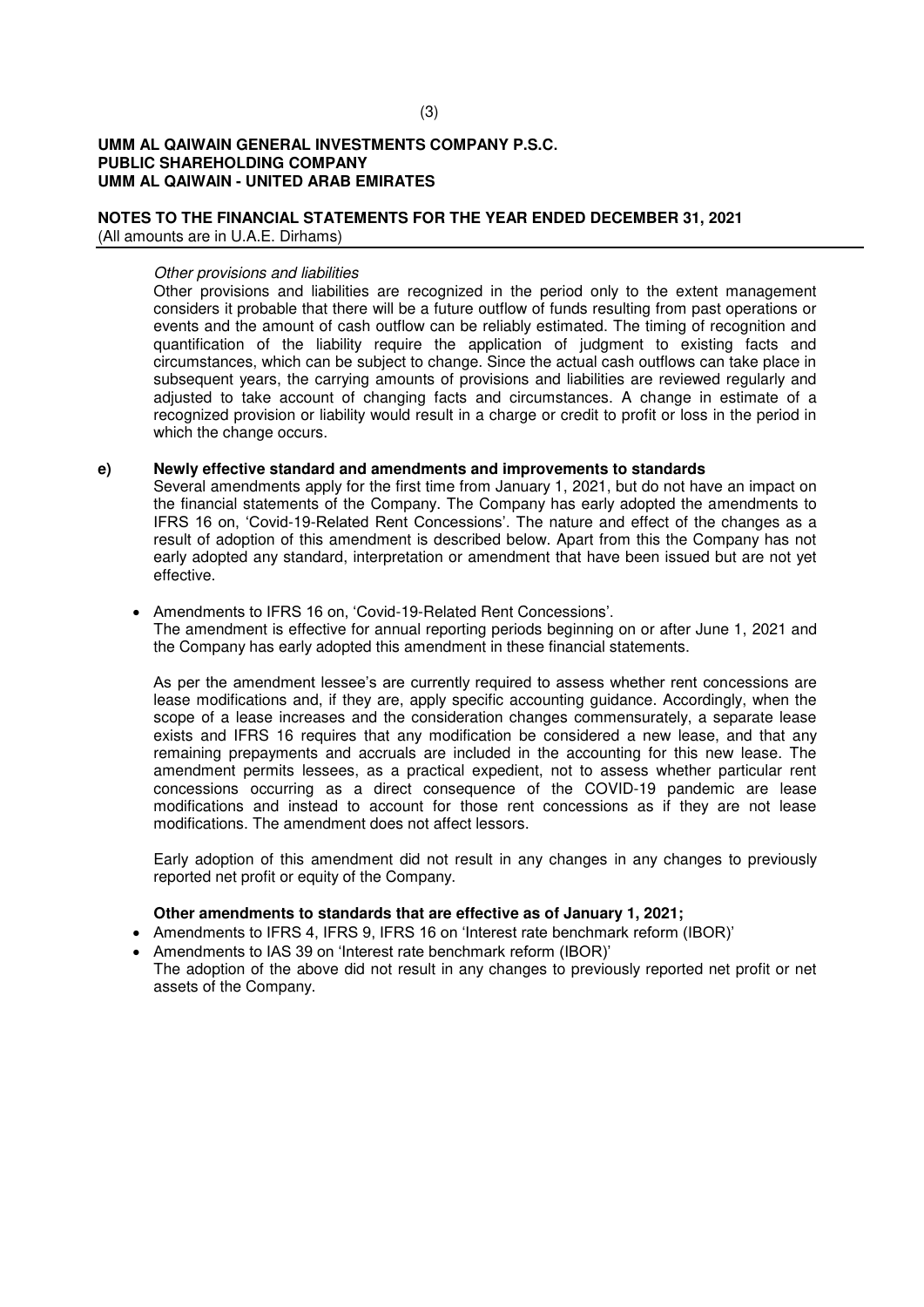# **NOTES TO THE FINANCIAL STATEMENTS FOR THE YEAR ENDED DECEMBER 31, 2021**

(All amounts are in U.A.E. Dirhams)

## **New and amended standards not yet effective, but available for early adoption**

The below new and amended IFRS that are available for early adoption for financial year ended December 31, 2021 are not effective until a later period, and they have not been applied in preparing these financial statements.

## **Adoption not expected to impact the Company's financial statements**

| Effective date  | Description                                                                                                                                                                                                                                                                                                                                                                                                                                                       |
|-----------------|-------------------------------------------------------------------------------------------------------------------------------------------------------------------------------------------------------------------------------------------------------------------------------------------------------------------------------------------------------------------------------------------------------------------------------------------------------------------|
| January 1, 2022 | Onerous Contracts – Cost of Fulfilling a Contract (Amendments to IAS 37)<br>$\bullet$<br>Annual Improvements to IFRS Standards 2018-2020 (IFRS 1, IFRS 9, IFRS 16<br>$\bullet$<br>and IAS 41)<br>Property, Plant and Equipment: Proceeds before Intended Use (Amendments to<br>IAS 16)                                                                                                                                                                            |
|                 | Reference to the Conceptual Framework (Amendments to IFRS 3)<br>Annual Improvements to IFRS Standards 2018-2020 (fees in the '10 percent' test<br>$\bullet$<br>for derecognition of financial liabilities (Amendments to IFRS 9)                                                                                                                                                                                                                                  |
| January 1, 2023 | IFRS 17 'Insurance Contracts' including amendments to IFRS 17.<br>$\bullet$<br>Classification of Liabilities as Current or Non-current (Amendments to IAS 1)<br>٠<br>Expiry date of the deferral approach (Amendments to IFRS 4 - Insurance<br>Contracts)<br>Disclosure of accounting policies (Amendments to IAS 1)<br>Definition of accounting estimates (Amendments to IAS 8)<br>Deferred tax on leases and decommissioning obligations (Amendments to IAS 12) |

## **3- SIGNIFICANT ACCOUNTING POLICIES**

The significant accounting policies used in the financial statement are as follows:

## **3-1 Impairment of non financial assets**

At each statement of financial position date, the Company reviews the carrying amounts of its assets to determine whether there is any indication that those assets have been impaired. If any such indication exists, the recoverable amount of the asset is estimated in order to determine the extent of the impairment loss, if any, being the amount by which the carrying amount of the asset exceeds its recoverable amount. The recoverable amount is the higher of asset's fair value less costs to sell and the value in use. The asset's fair value is the amount for which that asset could be exchanged between knowledgeable, willing parties in arm's length transaction. The value in use is the present value of the future cash flows expected to be derived from the asset. An impairment loss is recognized immediately in the profit or loss, unless the relevant asset is carried at a revalued amount, in which case the impairment loss is treated as a revaluation decrease.

Where an impairment loss subsequently reverses, the carrying amount of the asset is increased to the revised estimate of its recoverable amount, but the increased carrying amount due to reversal should not be more than what the depreciated historical cost would have been if the impairment had not been recognized in prior periods. A reversal of an impairment loss is recognized immediately in the statement of comprehensive income unless the relevant asset is carried at a revalued amount, in which case the reversal of the impairment loss is treated as a revaluation increase.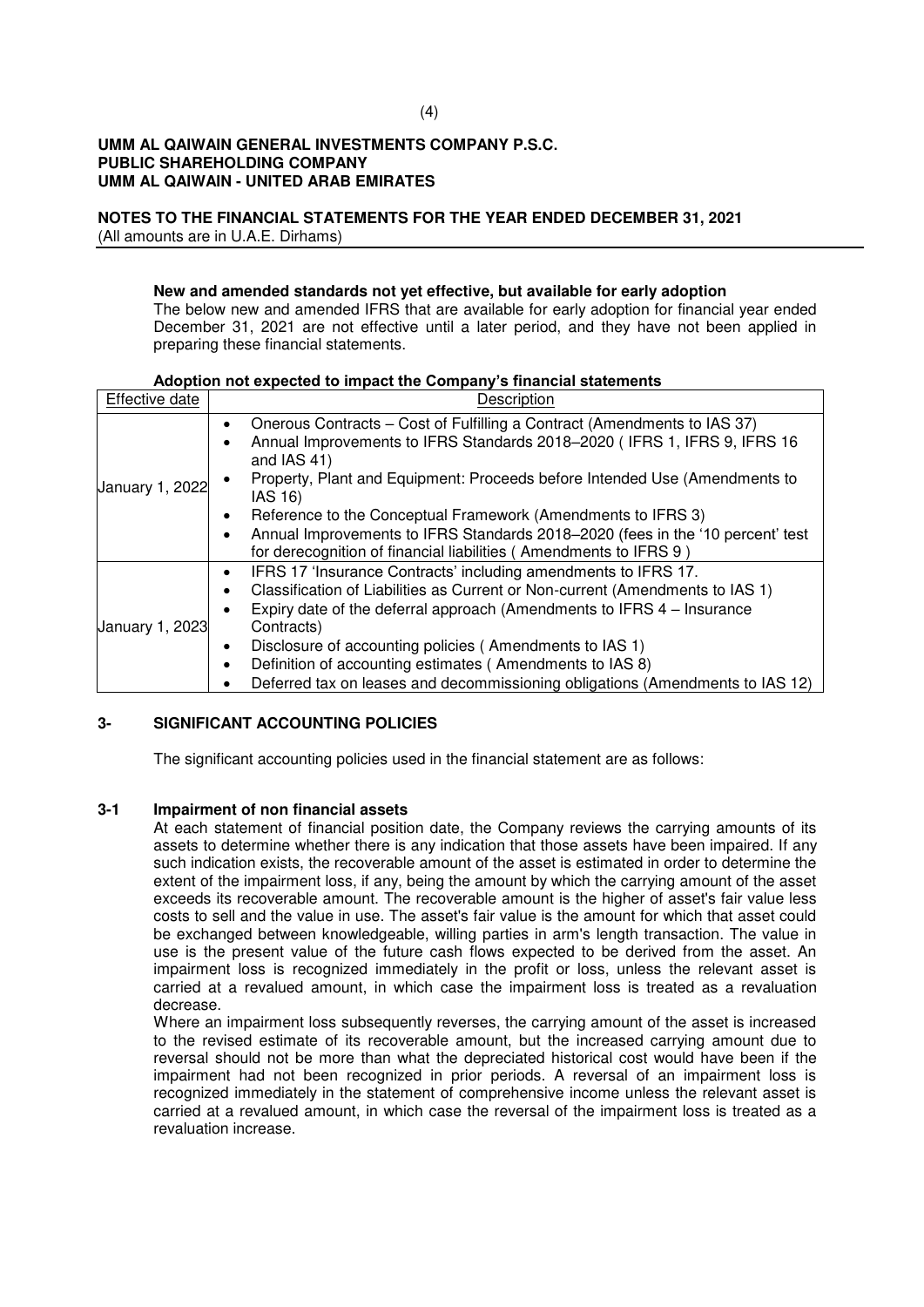## **NOTES TO THE FINANCIAL STATEMENTS FOR THE YEAR ENDED DECEMBER 31, 2021**

(All amounts are in U.A.E. Dirhams)

## **3-2 Financial instruments**

Financial assets and financial liabilities are recognized when the Company becomes a party to the contractual provisions of the instruments. Financial assets and financial liabilities are initially measured at fair value. Transaction costs that are directly attributable to the acquisition or issue of financial assets and financial liabilities (other than financial assets and financial liabilities at fair value through profit or loss) are added to or deducted from the fair value of the financial assets or financial liabilities, as appropriate, on initial recognition. Transaction costs directly attributable to the acquisition of financial assets or financial liabilities at fair value through profit or loss are recognized immediately in profit or loss.

## **Financial assets**

Financial assets are classified into the following specified categories: financial assets 'at fair value through profit or loss' (FVTPL), 'held-to-maturity' investments, financial assets at fair value through other comprehensive income (FVTOCT) and 'loans and receivables'. The classification depends on the nature and purpose of the financial assets and is determined at the time of initial recognition. All regular way purchases or sales of financial assets are recognized and derecognized on a trade date basis. Regular way purchases or sales are purchases or sales of financial assets that require delivery of assets within the time frame established by regulation or convention in the marketplace.

Financial assets are classified at fair value through profit or loss if it is obtained as "held for- trading".

In additional to financial reporting purposes, fair values measurements are categorized into three levels based on the possibility of noting the degree of importance of inputs to the fair value measurement process in relation to the entire measurement techniques which can be described as follows:

-First Level inputs:

First level inputs are quoted prices (unadjusted) in an active market for identical assets or liabilities that the entity can obtain on the measurement date.

-Second level inputs:

Second level inputs are all inputs other than quoted prices included in first level that are observable for assets or liabilities either directly or indirectly.

-Third level inputs :

Third level inputs are non-observable inputs for assets and liabilities

## **Financial assets at fair value through other comprehensive income(FVTOCI)**

Investments at fair value through other comprehensive income are initially measured at fair value plus transaction costs. Subsequently, they are measured at fair value with gains and losses arising from changes in the fair value are recognised in other comprehensive income and added as "cumulative changes in fair value of investment at fair value through other comprehensive income" under equity. The fair value of these financial assets is its market value.

When the financial asset is disposed, the related cumulative gain or loss previously accumulated in the cumulative changes in fair value of investment at fair value through other comprehensive income is not reclassified to profit or loss, but is reclassified to retained earnings.

Dividends from investments in securities are recognized in the statement of profits or losses when the company's right to receive the dividends is established.

#### **Financial assets at fair value through profit or loss(FVTPL)**

Financial assets at fair value through profit or loss are stated at fair value, with recognition of any gain or loss arising from a re-measurement in the profits or losses and any dividends or interests acquired from the financial asset are included in the profits or losses. The fair value is determined using the income method according to which the discounted cash flow method is used to determine the present value of expected future economic benefits resulting from investment ownership unless the impact of the discount is not material.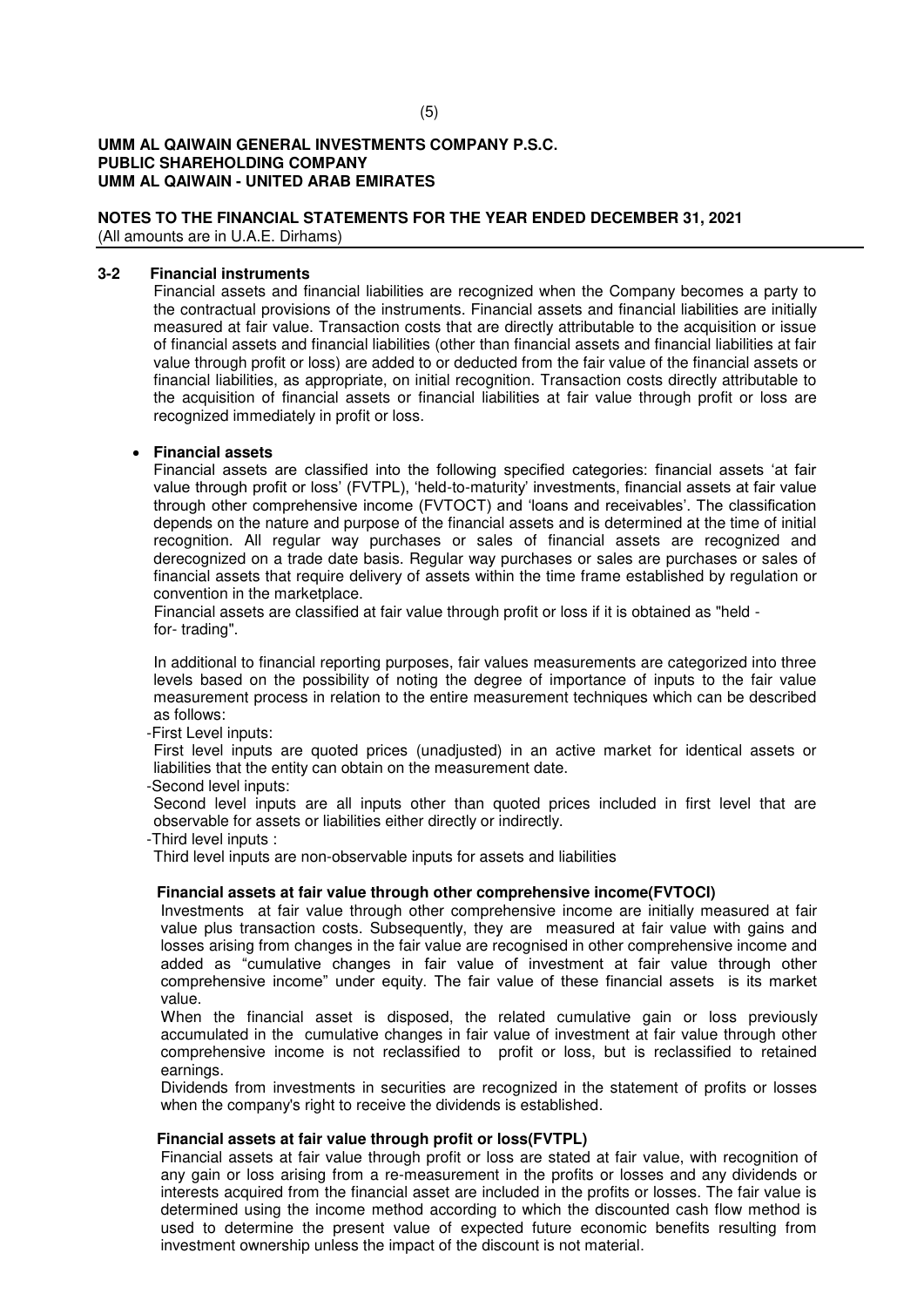## **NOTES TO THE FINANCIAL STATEMENTS FOR THE YEAR ENDED DECEMBER 31, 2021**

(All amounts are in U.A.E. Dirhams)

#### **Debt instruments carried at amortized cost or at FVTOCI**

The Company assesses the classification and measurement of a financial asset based on the contractual cash flow characteristics of the asset and the Company's business model for managing the asset. For an asset to be classified and measured at amortized cost or at FVTOCI, its contractual terms should give rise to cash flows that are solely payments of principal and interest on the principal outstanding (SPPI). At initial recognition of a financial asset, the Company determines whether newly recognized financial assets are part of an existing business model or whether they reflect the commencement of a new business model. The Company reassess its business models each reporting period to determine whether the business models have changed since the preceding period. For the current and prior reporting period, the Company has not identified a change in its business models.

When a debt instrument measured at FVTOCI is derecognized, the cumulative gain or loss previously recognized in OCI is reclassified from equity to profit or loss. In contrast, for an equity investment designated as measured at FVTOCI the cumulative gain/loss previously recognized in OCI is not subsequently to profit or loss but transferred within equity.

Debt instruments that are subsequently measured at amortized cost or at FVTOCI are subject to impairment.

#### **Reclassification**

If the business model under which the Company holds financial assets changes, the financial assets affected are reclassified. The classification and measurement requirements related to the new category apply prospectively from the first day of the first reporting period following the change n business model that results in reclassifying the Company's financial assets. During the current financial year and previous accounting period, there was no change in the business model under which the Company holds financial assets and therefore no reclassifications were made.

#### **Effective interest method**

The effective interest method is a method of calculating the amortized cost of a debt instrument and of allocating interest income over the relevant period. The effective interest rate is the rate that exactly discounts estimated future cash receipts (including all fees and points paid or received that form an integral part of the effective interest rate, transaction costs and other premiums or discounts) through the expected life of the debt instrument, or, where appropriate, a shorter period, to the net carrying amount on initial recognition.

### **Cash and cash equivalents**

Cash comprises cash on hand and demand deposits where cash equivalents are short term, highly liquid investments that are readily convertible to known amounts of cash and which are subject to an insignificant risk of changes in value.

#### **Other receivables**

The Company's financial assets fall within the category of "Other receivables". Other receivables are non-derivative financial assets with fixed or determinable payments that are not quoted in an active market. Receivables (including trade and other receivables, cash and bank balances, and balances due from related parties) are measured at amortized cost using the effective interest method, less any impairment.

Interest income is recognized by applying the effective interest rate, except for short-term receivables when the effect of discounting is immaterial.

#### **Derecognition of financial assets**

The Company derecognizes a financial asset when the contractual rights to the cash flows from the asset expire, or when it transfers the financial asset and substantially all the risks and rewards of ownership of the asset to another party. If the Company neither transfers nor retains substantially all the risks and rewards of ownership and continues to control the transferred asset, the Company recognizes its retained interest in the asset and an associated liability for amounts it may have to pay. If the Company retains substantially all the risks and rewards of ownership of a transferred financial asset, the Company continues to recognize the financial asset and also recognizes a collateralized borrowing for the proceeds received.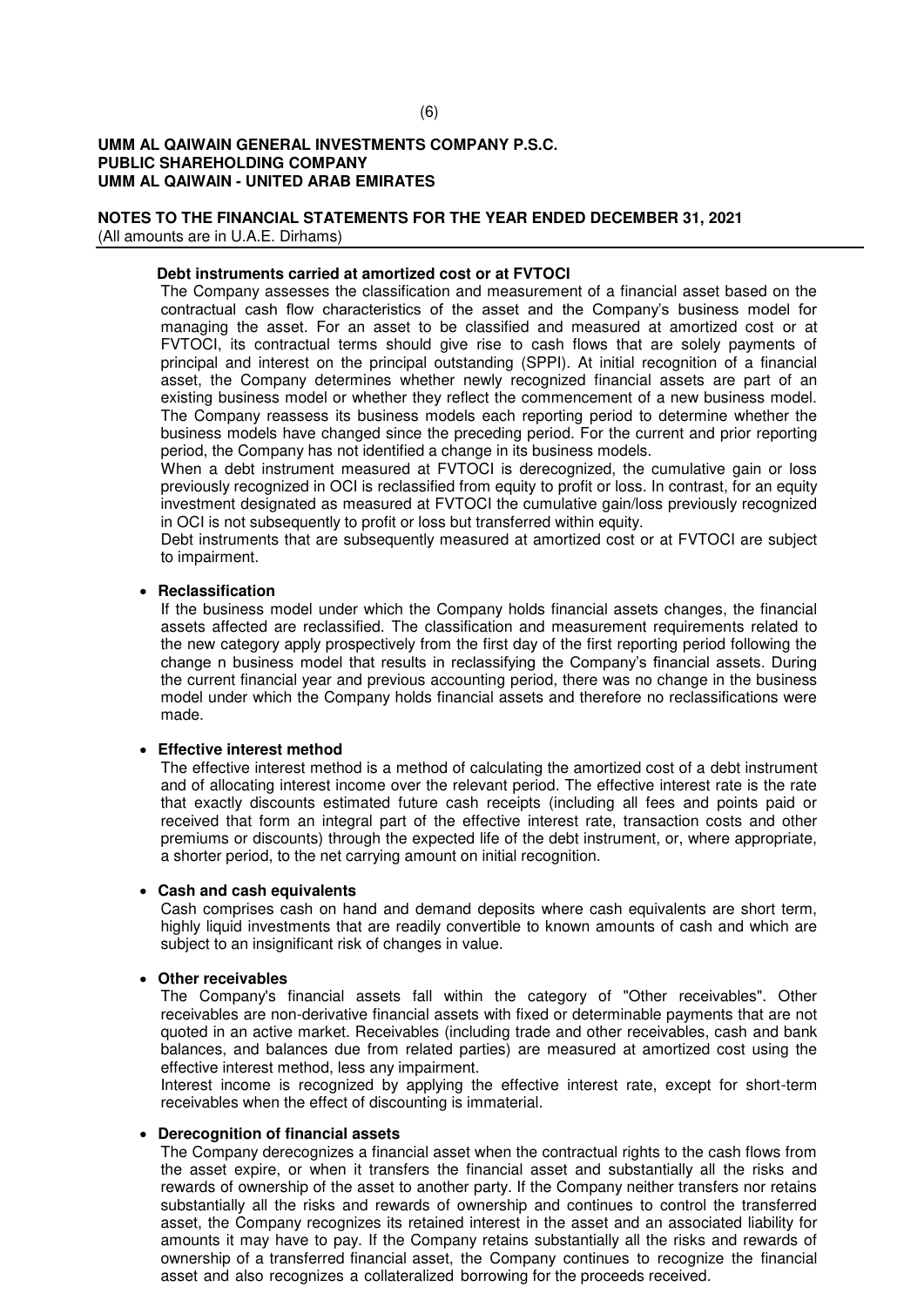## **NOTES TO THE FINANCIAL STATEMENTS FOR THE YEAR ENDED DECEMBER 31, 2021**

(All amounts are in U.A.E. Dirhams)

## **Financial liabilities**

Financial liabilities are classified as either financial liabilities 'at FVTPL' or 'other financial liabilities'. Other financial liabilities (including borrowings, trade and other payables and balances due to related parties) are subsequently measured at amortized cost using the effective interest method unless when the effect of discounting their future cash flows to their carrying amounts using the effective interest method is immaterial.

## **Employees' end of service benefits**

The Company provides for employees' end of service benefits to its employees that meets or exceeds the provisions of the UAE Labour Law. The entitlement to these benefits is based upon the employees' final salary and length of service, subject to the completion of minimum service period. The expected costs of these benefits are accrued over the period of employment.

In respect of the Emirati employees, the Company makes contributions to the General Pension and Social Security Authority, which is calculated as a percentage of the employees' salaries in accordance with the respective local laws pertaining to retirement and pensions. The Company's share of contribution to these schemes is charged to the profit or loss in the year to which they relate.

#### .  **Derecognition of financial liabilities**

The Company derecognizes financial liabilities when, and only when, the Company's obligations are discharged, cancelled or they expire. The difference between the carrying amount of the financial liability derecognized and the consideration paid and payable is recognized in profit or loss.

#### **3-3 Impairment of financial assets**

 Financial assets, other than those at FVTPL, are assessed for indicators of impairment at the end of each reporting period. Financial assets are considered to be impaired when there is objective evidence that, as a result of one or more events that occurred after the recognition of the financial asset, the estimated future cash flows of the investment have been affected.

#### **3-4 Provisions**

 Provisions are present obligations (legal or constructive) resulted from past events, the settlement of the obligations is probable and the amount of those obligations can be estimated reliably. The amount recognized as a provision is the best estimate of the expenditure required to settle the present obligation at the statement of financial position date, that is, the amount that the Company would rationally pay to settle the obligation at the statement of financial position date or to transfer it to a third party.

Provisions are reviewed and adjusted at each statement of financial position date. If outflows, to settle the provisions, are no longer probable, reverse of the provision is recorded as income. Provisions are only used for the purpose for which they were originally recognized.

## **3-5 Contingent liabilities**

Contingent liabilities are possible obligations depending on whether some uncertain future events occur, or they are present obligations but payments are not probable or the amounts cannot be measured reliably. Contingent liabilities are not recognized in the financial statements but are disclosed.

#### **3-6 Dividend Distribution**

The Company recognizes dividends as a liability in the financial statements in the period in which the shareholders approve the dividend distribution.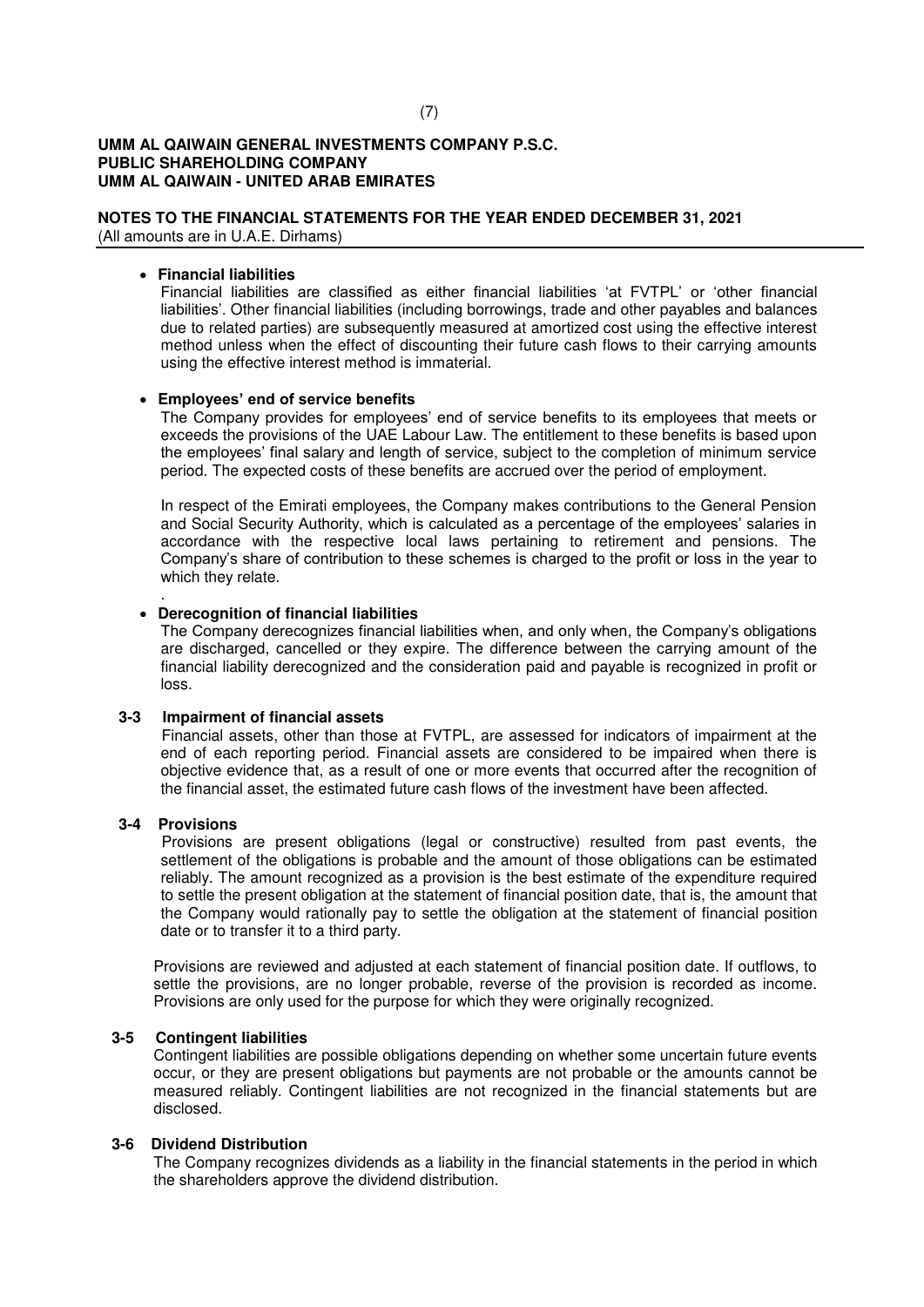## **NOTES TO THE FINANCIAL STATEMENTS FOR THE YEAR ENDED DECEMBER 31, 2021**

(All amounts are in U.A.E. Dirhams)

### **3-7 Expenses recognition**

Expenses are recognized in profit or loss when a decrease in future economic benefits related to a decrease in an asset or an increase of a liability has arisen and can be measured reliably.

An expense is recognized immediately in profit or loss when an expenditure produces no future economic benefits, or when, and to the extent that, future economic benefits do not qualify or cease to qualify for recognition in the statement of financial position as an asset, such as in the case of asset impairments.

## **3-8 Foreign currency transactions and balances**

Transactions in foreign currencies during the year are translated into the functional currency of the Company at the exchange rates at the dates of the transactions. Monetary assets and liabilities denominated in foreign currencies at the end of the year are translated into the functional currency at the exchange rate at the reporting date. The Company does not have nonmonetary assets and liabilities denominated in foreign currencies at the end of the year. Foreign currency differences are recognized in profit or loss.

## **3-9 Revenues**

Revenues represent the total value of profits from sale of shares and dividends of invested shares during the year, net of discounts and returns.

Income from distributed profits is recognized in the profit or loss statement when the right of the company to receive the distributed profits is established.

#### **3-10 Lands**

The land is stated at fair value on the basis of valuation carried out by external independent evaluator. The increase or decrease in the carrying amount of the revaluation of the land is recognised in the other comprehensive income and is presented as a revaluation reserve in equity.

## **4 FINANCIAL INSTRUMENTS**

### **4-1 Capital risks management**

The Company use of financial instruments exposes it to financial risks such as credit risk, Liquidity risks, market risk, foreign currency risk and capital risk.

The Company continuously reviews its risk exposures and takes the necessary procedures to limit these risks at acceptable levels.

The significant risks that the Company is exposed to are as follows:

## **a) Credit risk**

 Credit risk is the risk that one party to a financial instrument will fail to pay an obligation causing the other party to incur a financial loss.

The financial instruments that potentially subject the Company to concentrations of credit risk consist principally of receivables on investments.

#### **b) Liquidity risks**

Liquidity risk is the risk that the company will be unable to meet its cash obligations. The management of liquidity risks consist of keeping sufficient cash, and arranging financing sources through enough facilities, managing highly liquid assets, and monitoring liquidity on a yearically basis by method of future cash flow.

The maturity of liabilities stated below based on the year from the financial position date to the contractual maturity date. In the case of financial instruments that do not have a contractual maturity date, the maturity is based on management's estimate of time year in which the asset will be collected or disposed and the liability settled.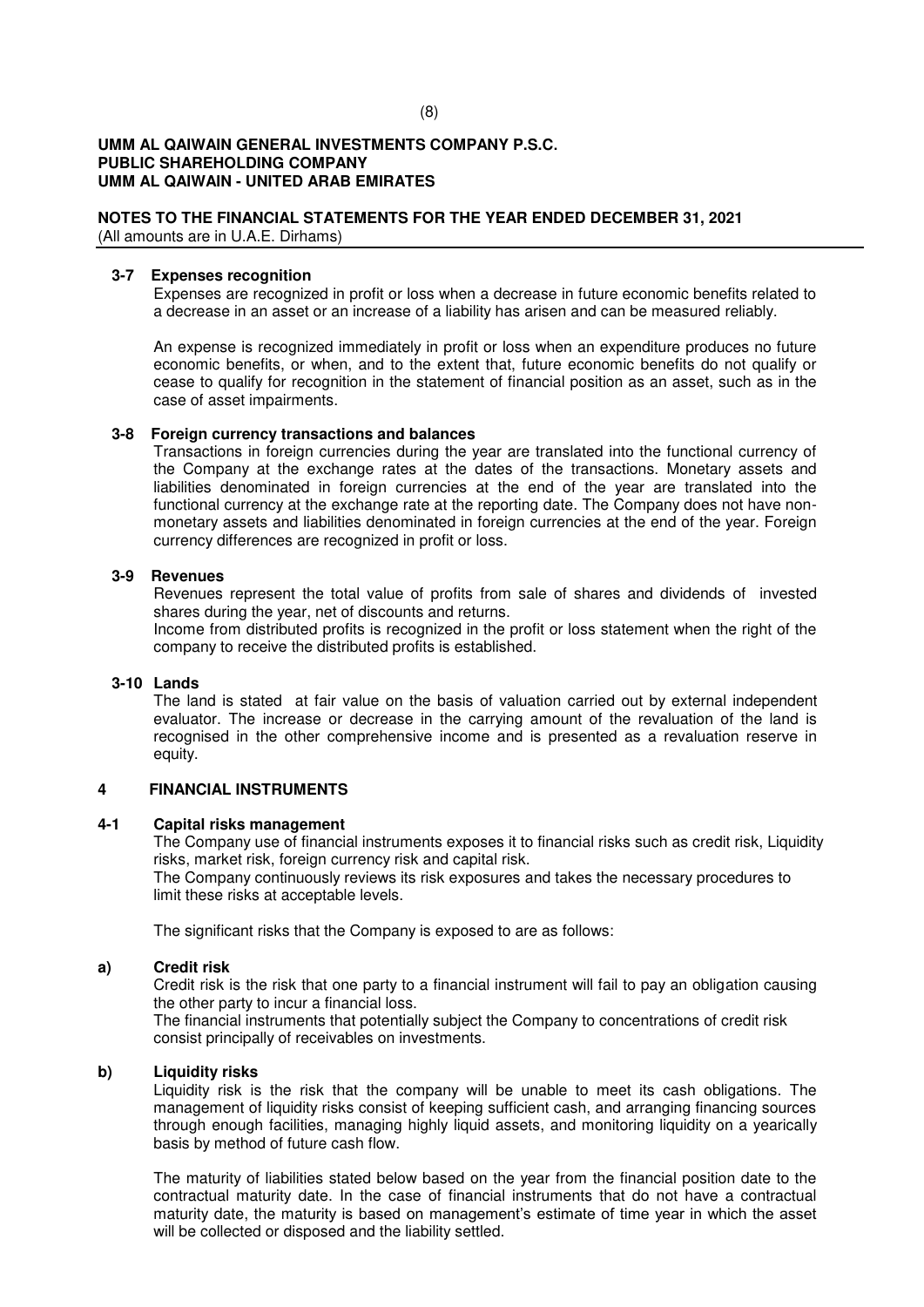#### **NOTES TO THE FINANCIAL STATEMENTS FOR THE YEAR ENDED DECEMBER 31, 2021** (All amounts are in U.A.E. Dirhams)

The following is maturity table for the financial liabilities as of December 31, 2021:

|                          | On<br>demand | Within 3<br>months | From 3<br>months to<br>vear | From 1 to<br>5 years | Total       |
|--------------------------|--------------|--------------------|-----------------------------|----------------------|-------------|
| <b>Liabilities</b>       |              |                    |                             |                      |             |
| Trade and other payables |              | 47,508,208         |                             |                      | 47,508,208  |
| Bank overdraft           | 82,827,802   |                    | $\overline{\phantom{0}}$    |                      | 82,827,802  |
|                          |              |                    |                             |                      |             |
| <b>Total liabilities</b> | 82,827,802   | 47,508,208         | -                           | ۰                    | 130,336,010 |
|                          |              |                    |                             |                      |             |

The following is maturity table for the financial liabilities as of December 31, 2020:

| <b>Total liabilities</b>                       |                          | 47,491,663         | ۰                           | $\blacksquare$           | 47,491,663   |
|------------------------------------------------|--------------------------|--------------------|-----------------------------|--------------------------|--------------|
| <b>Liabilities</b><br>Trade and other payables | $\overline{\phantom{0}}$ | 47.491.663         | $\overline{\phantom{0}}$    | $\overline{\phantom{a}}$ | 47,491,663   |
|                                                | On<br>demand             | Within 3<br>months | From 3<br>months to<br>vear | From 1 to<br>5 years     | <b>Total</b> |

#### **c) Market risk**

Market risk is defined as the risk which causes fluctuation in financial instruments value as a result of change in market prices. International Financial Reporting Standards require disclosure of the financial instruments that are exposed to fluctuation in its value as a result of change in its market prices. The financial instruments that expose the Company to market price fluctuation risk as at December 31, 2021 comprise of investment in financial assets amounting to AED 480,910,741.

#### **d) Foreign Currency risk**

Foreign currency risk is defined as a risk resulting from the fluctuation in the value of financial instruments as a result of changes in the foreign currency exchange rate. On the date of the financial statements, the Company maintained recognized financial instruments which are exposed to the foreign currency risk that may cause a change in the related cash flow amounts as a result of the fluctuation of foreign currency exchange rates.

The details of the recognized financial instruments in foreign currencies stated in the attached statement of financial position as of December 31, 2021 are as follows: -

|                           | Type of foreign<br>currency | Carrying value<br>in UAE Dirham |
|---------------------------|-----------------------------|---------------------------------|
| Financial assets - Kuwait | KD                          | 234,812,195                     |
| Cash at banks - Kuwait    | KD                          | 14,677,100                      |
| Financial assets - Oman   | <b>OMR</b>                  | 862.781                         |
| Cash at banks - Oman      | <b>OMR</b>                  | 339,365                         |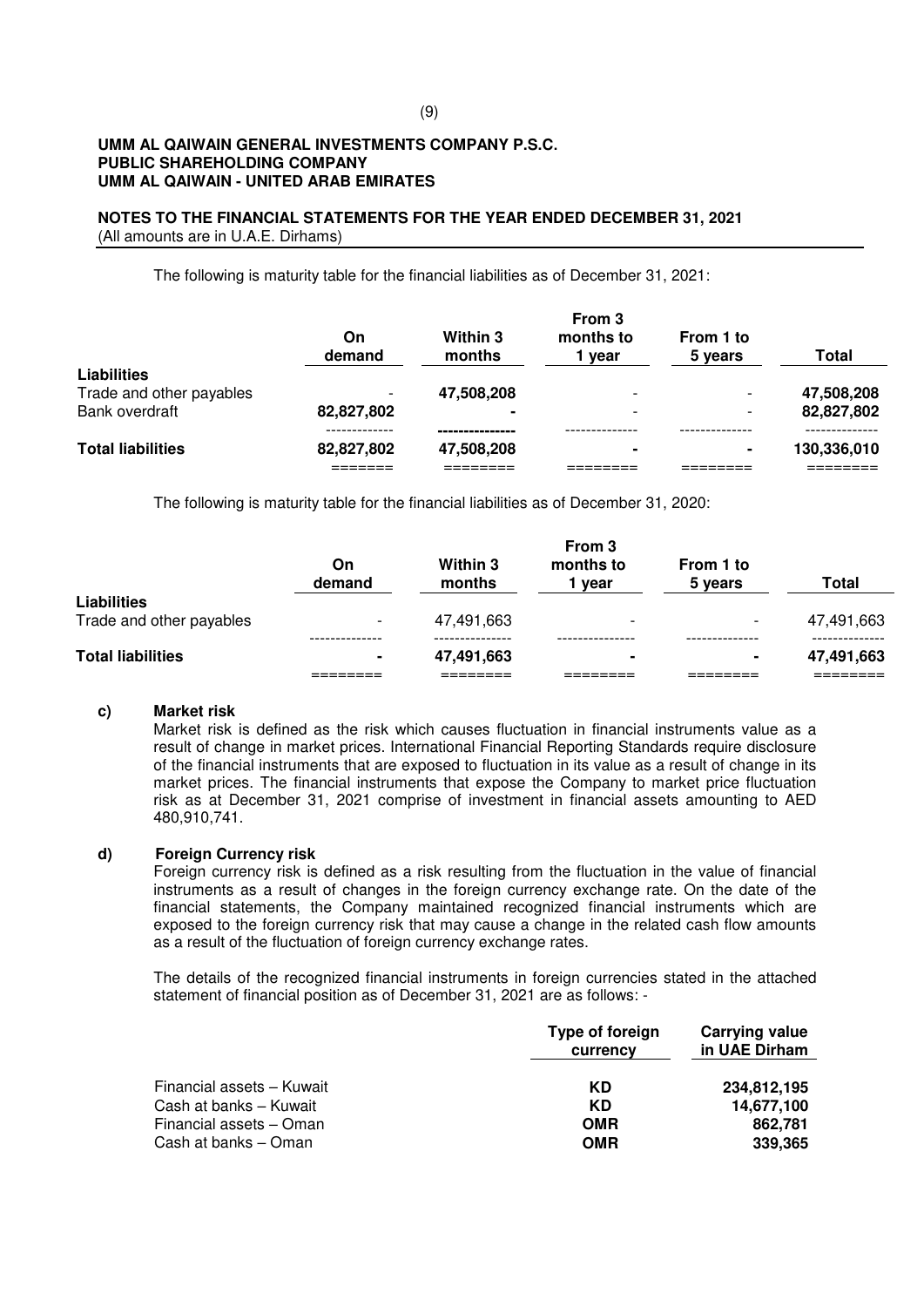## **NOTES TO THE FINANCIAL STATEMENTS FOR THE YEAR ENDED DECEMBER 31, 2021**

(All amounts are in U.A.E. Dirhams)

### **e) Capital risk**

Regularly, the Company reviews its capital structure which includes debt and equity securities and considers the cost of capital and the risks associated with each class of the capital. The Company manages its capital to ensure that it will be able to continue as a going concern while maximizing the return to shareholders though the optimization of the debt and equity balance.

## **4-2 Capital management**

 The primary objective of the Company's capital management is to ensure that it maintains a strong capital base in order to support its business and to sustain future development of the business. Management monitors its capital structure and makes adjustments to it, in light of economic conditions.

 The Company does not have borrowings. It is financed mainly by own equity. The Company's capital management policy remained unchanged since the previous year.

The Company is not subject to any externally imposed capital requirements.

### **4-3 Fair value measurement**

Fair value represents the price that would be received to sell an asset or paid to transfer a liability in an orderly transaction between market participants at a measurement date. The Company has not disclosed the fair values of its receivables, bank balances and payables because their carrying amounts are a reasonable approximation of their fair values.

### **4-4 Offsetting financial assets and liabilities**

The Company does not have any financial assets or financial liabilities that are subject to offsetting, enforceable master netting arrangements or any similar agreements.

#### **5- LAND**

Land amounting to AED 330,925,540 (AED 330,925,540 for 2020) is evaluated by independent evaluators at end of the financial year. The lands have an area of 10,671,317 square feet.

## **6- INVESTMENTS IN SECURITIES**

## **A- Investments at fair value through other comprehensive income (FVTOCI)**

|          | December 31,<br>2021 | December 31,<br>2020 |
|----------|----------------------|----------------------|
| Quoted   | 258,239,293          | 277,744,518          |
| Unquoted | 2,780,927            | 1,782,560            |
|          |                      |                      |
|          | 261,020,220          | 279,527,078          |
|          |                      |                      |

The investments distributed according to the geographical location are as follows:

**Quoted** 

|                            | December 31,<br>2021 | December 31,<br>2020      |
|----------------------------|----------------------|---------------------------|
| In UAE<br>In GCC countries | 229,306,901          | 246,278,429<br>31,466,089 |
|                            | 28,932,392           |                           |
|                            | 258,239,293          | 277,744,518               |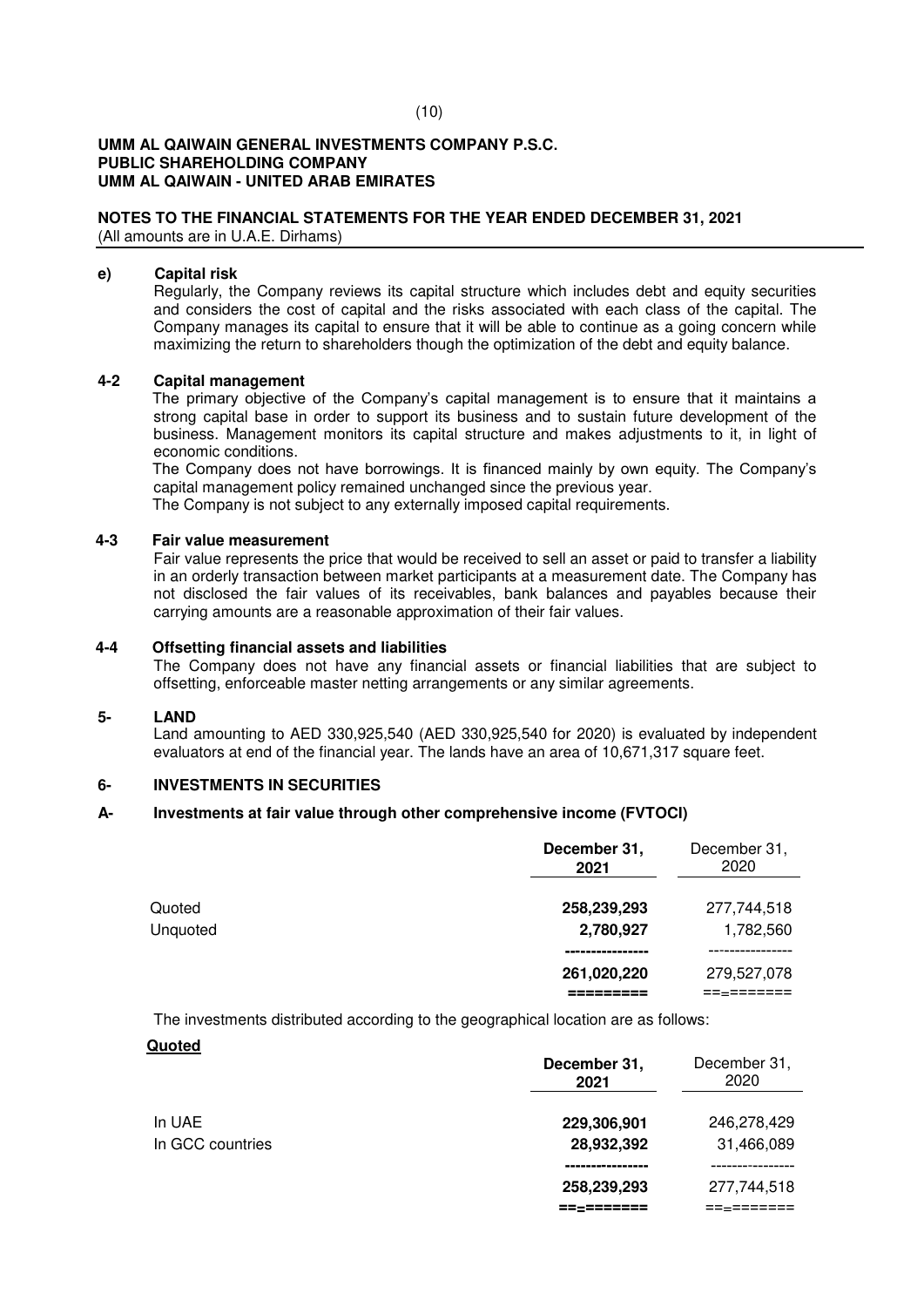#### **NOTES TO THE FINANCIAL STATEMENTS FOR THE YEAR ENDED DECEMBER 31, 2021** (All amounts are in U.A.E. Dirhams)

| <b>Unquoted</b>  | December 31,<br>2021 | December 31,<br>2020 |
|------------------|----------------------|----------------------|
| In GCC countries | 2,780,927<br>.       | 1,782,560            |
|                  | 2,780,927            | 1,782,560            |

The transactions during the year over these investments as follows:

|                                   | December 31,<br>2021    | December 31,<br>2020 |
|-----------------------------------|-------------------------|----------------------|
| Balance at January 1              | 279,527,078             | 256,702,353          |
| Net movement during the year      | (30, 133, 130)          | 27,207,318           |
| Changes in investment revaluation | 11,626,272              | (4,382,593)          |
|                                   |                         |                      |
|                                   | 261,020,220<br>===-==== | 279,527,078          |

The investments above includes shares amounting of AED 106,700,000 as securities against bank facilities granted to the company

## **B- Investments at fair value through profit or loss (FVTPL)**

All investments through profit or loss are quoted and distributed according to the geographical location as follows:

|                            | December 31,<br>2021      | December 31,<br>2020     |
|----------------------------|---------------------------|--------------------------|
| In UAE<br>In GCC countries | 203,098,876<br>16,791,645 | 37,720,009<br>15,173,671 |
|                            | 219,890,521               | 52,893,680               |

The transactions during the year over these investments as follows:

|                                   | December 31,<br>2021 | December 31,<br>2020 |
|-----------------------------------|----------------------|----------------------|
| Balance at January 1              | 52,893,680           | 86,359,614           |
| Net movement during the year      | 136,449,437          | (27, 771, 199)       |
| Changes in investment revaluation | 30,547,404           | (5,694,735)          |
|                                   |                      |                      |
|                                   | 219,890,521          | 52,893,680           |
|                                   |                      |                      |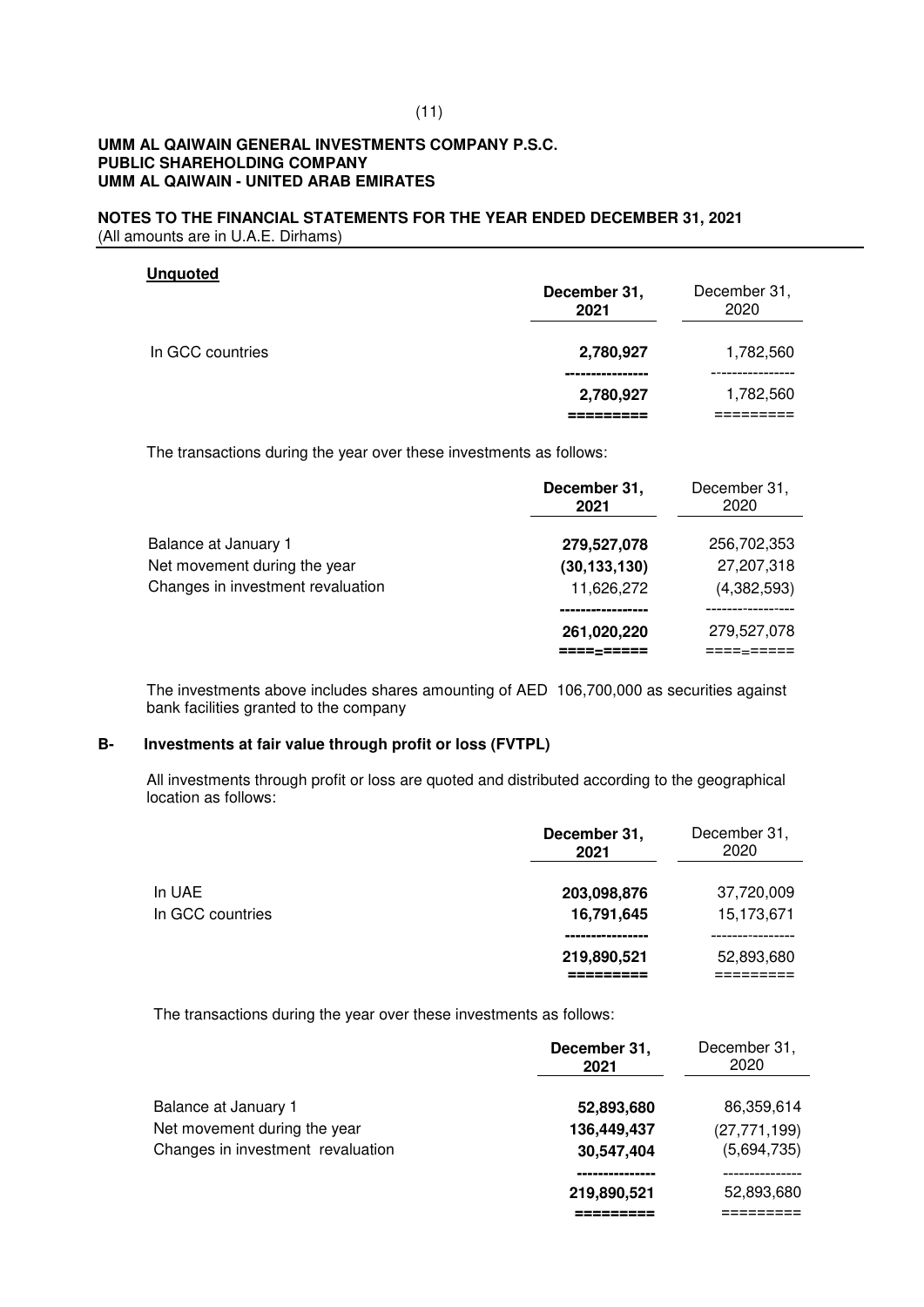### **NOTES TO THE FINANCIAL STATEMENTS FOR THE YEAR ENDED DECEMBER 31, 2021** (All amounts are in U.A.E. Dirhams)

## **7- TRADE AND OTHER RECEIVABLES**

|                           | December 31,<br>2021 | December 31,<br>2020 |
|---------------------------|----------------------|----------------------|
| Cash balance with brokers | 332,037              | 91,736               |
| Prepaid expense           |                      | 90,000               |
| Due from the staff        | 100,000              | 102,183              |
| Bank guarantees           | 1,590                | 1,590                |
| Dividends receivable      | 1,050,000            |                      |
| <b>Others</b>             | 56,301               | 53,602               |
|                           |                      |                      |
|                           | 1,539,928            | 339,111              |
|                           |                      |                      |

## **8- CASH AND CASH EQUIVALENTS**

|                                    | December 31,<br>2021  | December 31,<br>2020 |
|------------------------------------|-----------------------|----------------------|
| Cash on hand<br>Cash at banks- UAE | 19,809                | 32.496<br>25,712,346 |
| Cash at banks - Kuwait             | 118,873<br>14,677,100 | 742,836              |
| Cash at banks - Oman               | 339,365               | 339,365              |
|                                    | 15,155,147            | 26,827,043           |

#### **9- SHAREHOLDERS' EQUITY**

#### **a) Capital:**

The Company's Capital as shown in Exhibit A amounting to AED 363,000,000 consists of fully paid-up 363,000,000 shares of one Dirham per value for each share.

#### **b) Legal Reserve:**

- 1) In accordance with the Company's Articles of Association, 10% of the profit for the year is to be deducted and retained in legal reserve account and such appropriation shall be suspended when the reserve balance reaches an amount equal to 50% of the Company's paid up capital. Such appropriation will be resumed whenever the reserve balance becomes less than 50% of the Company's paid up capital.
- 2) The movements over legal reserve during the year as follows:

|                                                 | December 31,<br>2021    | December 31,<br>2020    |
|-------------------------------------------------|-------------------------|-------------------------|
| Balance at January 1<br>Transferred from profit | 38,970,935<br>5,933,183 | 37,058,424<br>1,912,511 |
| Balance at end of the year - Exhibit A          | 44,904,118              | 38,970,935              |

#### **c) Cumulative changes in the fair value of investments at FVTOCI:**

Cumulative changes in the fair value of investments at fair value through other comprehensive income represent accumulated gains and losses arising from the revaluation of financial assets at fair value through other comprehensive income.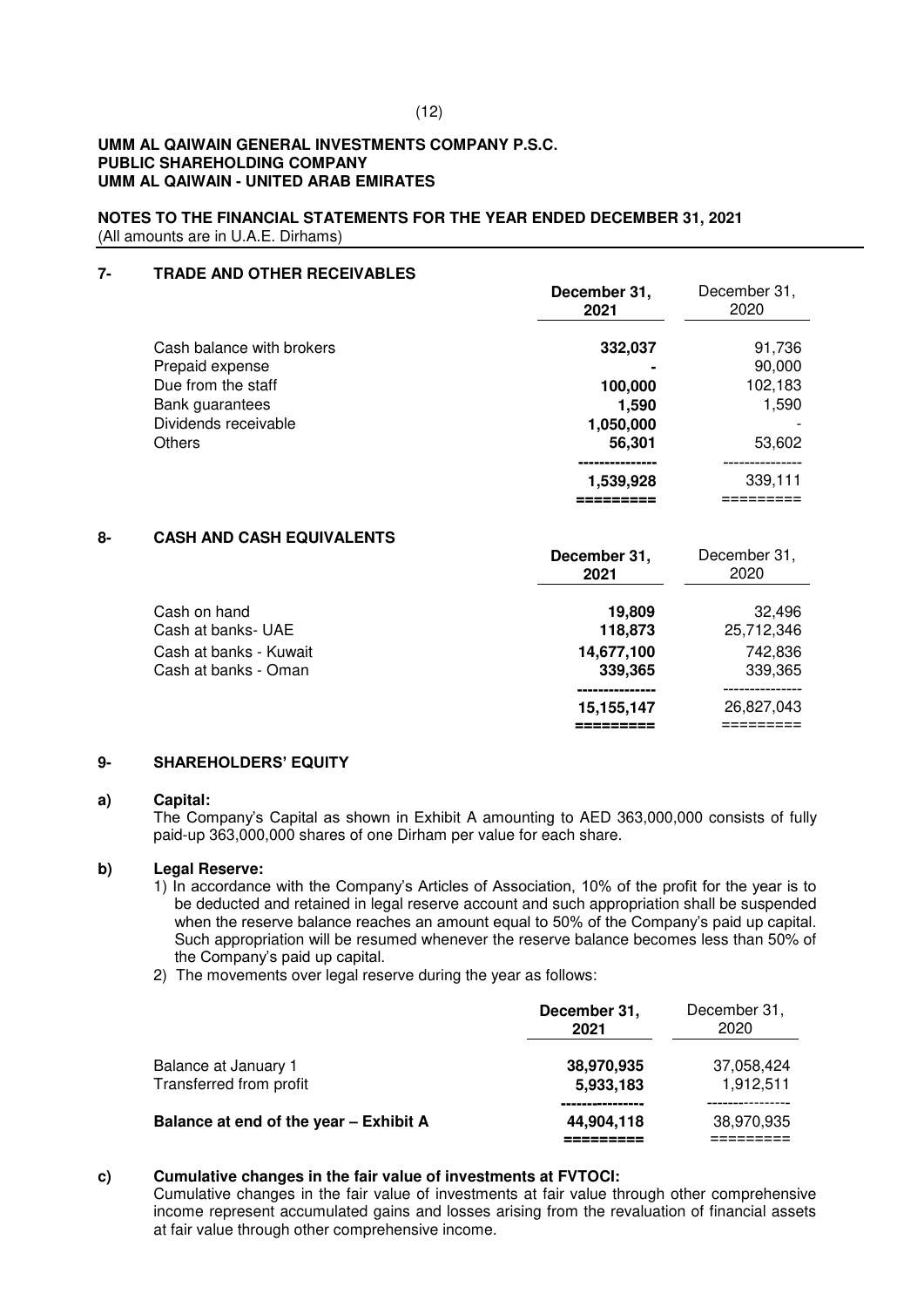#### **NOTES TO THE FINANCIAL STATEMENTS FOR THE YEAR ENDED DECEMBER 31, 2021** (All amounts are in U.A.E. Dirhams)

## **10- END OF SERVICE BENEFITS OBLIGATION**

The movements over this item during the year are as follows:

|                                                                          | December 31,<br>2021            | December 31,<br>2020           |
|--------------------------------------------------------------------------|---------------------------------|--------------------------------|
| Balance at January 1<br>Current service cost<br>Decrease during the year | 805,651<br>56,485<br>(114, 922) | 851,204<br>38,208<br>(83, 761) |
|                                                                          | 747.214                         | 805,651                        |

#### **11- BANK OVERDRAFT**

The bank overdraft as shown in Exhibit A represents the withdrawn overdraft balances from bank facilities granted to the Company from local banks in the United Arab Emirates.

## **12- PROFIT FROM INVESTMENT IN SHARES**

|                                                               | December 31,<br>2021     | December 31,<br>2020    |
|---------------------------------------------------------------|--------------------------|-------------------------|
| Dividend received<br>Profit from sale of investment in shares | 17,405,538<br>17,237,705 | 23,554,945<br>7,094,355 |
|                                                               | 34,643,243               | 30,649,300              |

#### **13- OTHER INCOME**

|                                       | December 31,<br>2021 | December 31,<br>2020 |
|---------------------------------------|----------------------|----------------------|
| <b>Bank interest</b><br>Sundry income | 1,746<br>6,500       | 2,138<br>60,014      |
|                                       | 8,246                | 62,152               |
|                                       |                      |                      |

### **14- GENERAL AND ADMINISTRATION EXPENSES**

|                               | December 31,<br>2021 | December 31,<br>2020 |
|-------------------------------|----------------------|----------------------|
| Salaries and wages            | 2,038,507            | 2,020,911            |
| Employees' bonus              | 100,000              | 100,000              |
| Air ticket                    | 24,250               | 38,690               |
| Rent                          | 90,000               | 90,000               |
| End of services benefits      | 56,485               | 38,208               |
| Short term employees' benefit | 18.864               | 147,663              |
| Water and electricity         | 26,000               | 23,300               |
| Profissional fees             | 113,651              | 125,599              |
| Sundry expenses               | 1,627,727            | 1,643,944            |
|                               |                      |                      |
|                               | 4,095,484            | 4,228,315            |
|                               |                      |                      |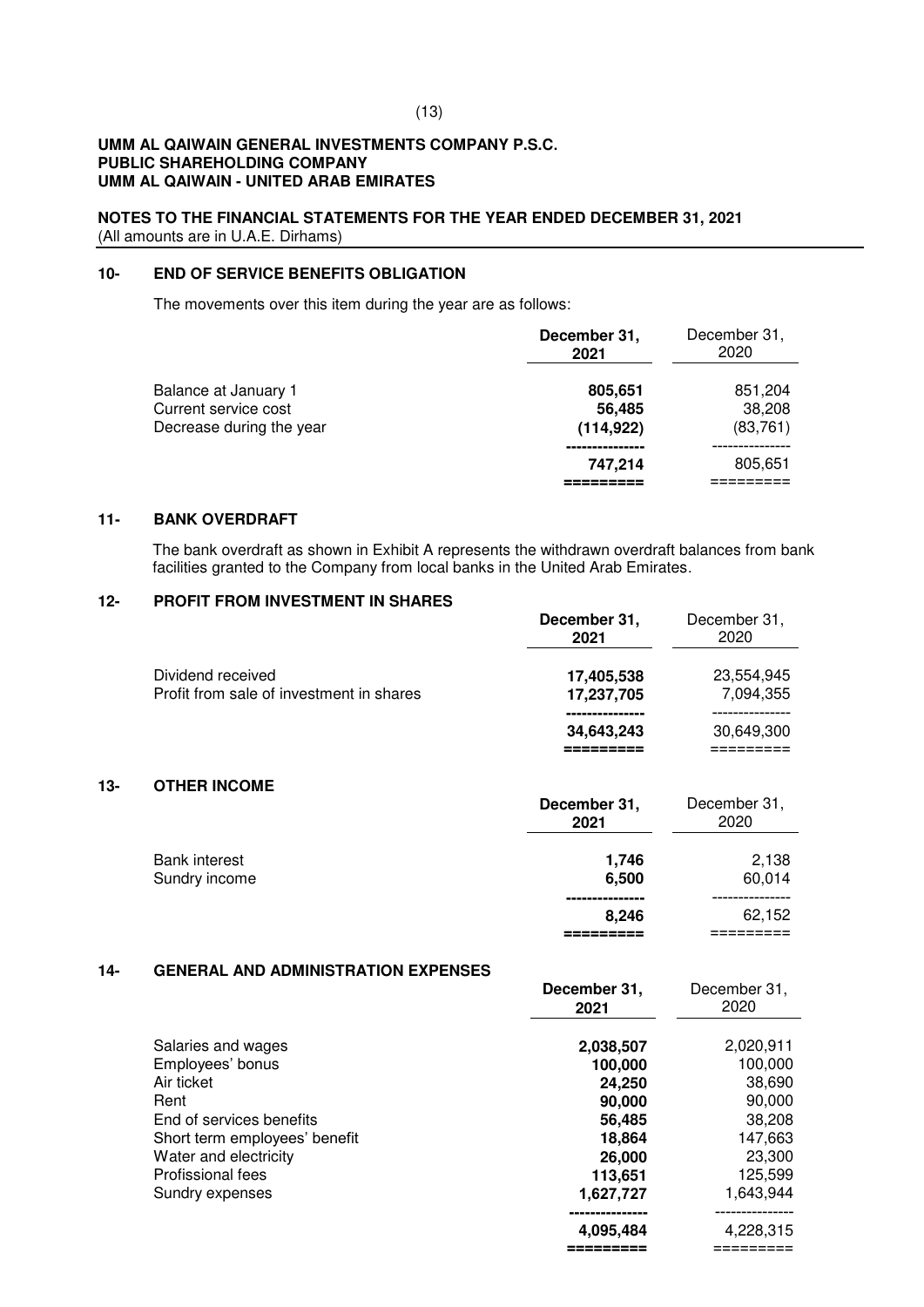**NOTES TO THE FINANCIAL STATEMENTS FOR THE YEAR ENDED DECEMBER 31, 2021** (All amounts are in U.A.E. Dirhams)

#### **15- BASIC EARNINGS PER SHARE**

|                                  | December 31,<br>2021 | December 31,<br>2020 |
|----------------------------------|----------------------|----------------------|
| Profit for the year              | 59,331,828           | 19,125,107           |
| Average number of ordinary share | 363,000,000          | 363,000,000          |
| Basic earnings per share         | 0.163                | 0.053                |

## **16- CREDIT FACILITIES:**

A) As of the attached financial statements date, the credit facilities extended to the Company by the banks are as follows:

| Overdraft               | AED 170,000,000 |
|-------------------------|-----------------|
| Bank guarantee (Labour) | AED 1,590       |

- The overdraft facility has been obtained from local banks in the UAE for the purpose financing investments and working capital requirements. The interest rate is calculated on the basis of one-year EIBOR plus a margin.
- In case of exceeding the agreed upon granted bank facilities or any arrears in the payment of the obligations, interest shall be imposed on such excess/ overdue liability in addition to the interest agreed upon above.
- b) The above facilities are extended against guaranteed shares.

## **17- PROPOSED DIVIDENDS AND BOARD OF DIRECTOR REMUNERATION:**

Board of Directors proposed to the general assembly meeting to approve the following distribution of profit:

1) Proposed dividends to shareholders 6% of the paid-up capital amounting to AED 21,780,000 (5 % for 2020)

2) Proposed Board of Director remuneration is AED 1,350,000 (AED 1,350,000 for 2020) The above-mentioned dividend is subject to shareholder approval at the Annual General Assembly Meeting and is not recorded as a liability in these financial statements.

## **18- GEOGRAPHICAL SEGMENTS**

The Company's geographical segments are based on the location of the Company's assets. The two geographical segments in which the Company operates comprise of UAE and GCC.

#### **A- Assets distribution**

The following table shows the distribution of the Company's segment assets by geographical market:

|                            | December 31,<br>2021      | December 31,<br>2020      |
|----------------------------|---------------------------|---------------------------|
| In UAE<br>In GCC countries | 764,676,713<br>63,854,643 | 640,809,842<br>49,702,610 |
|                            | 828,531,356               | 690,512,452               |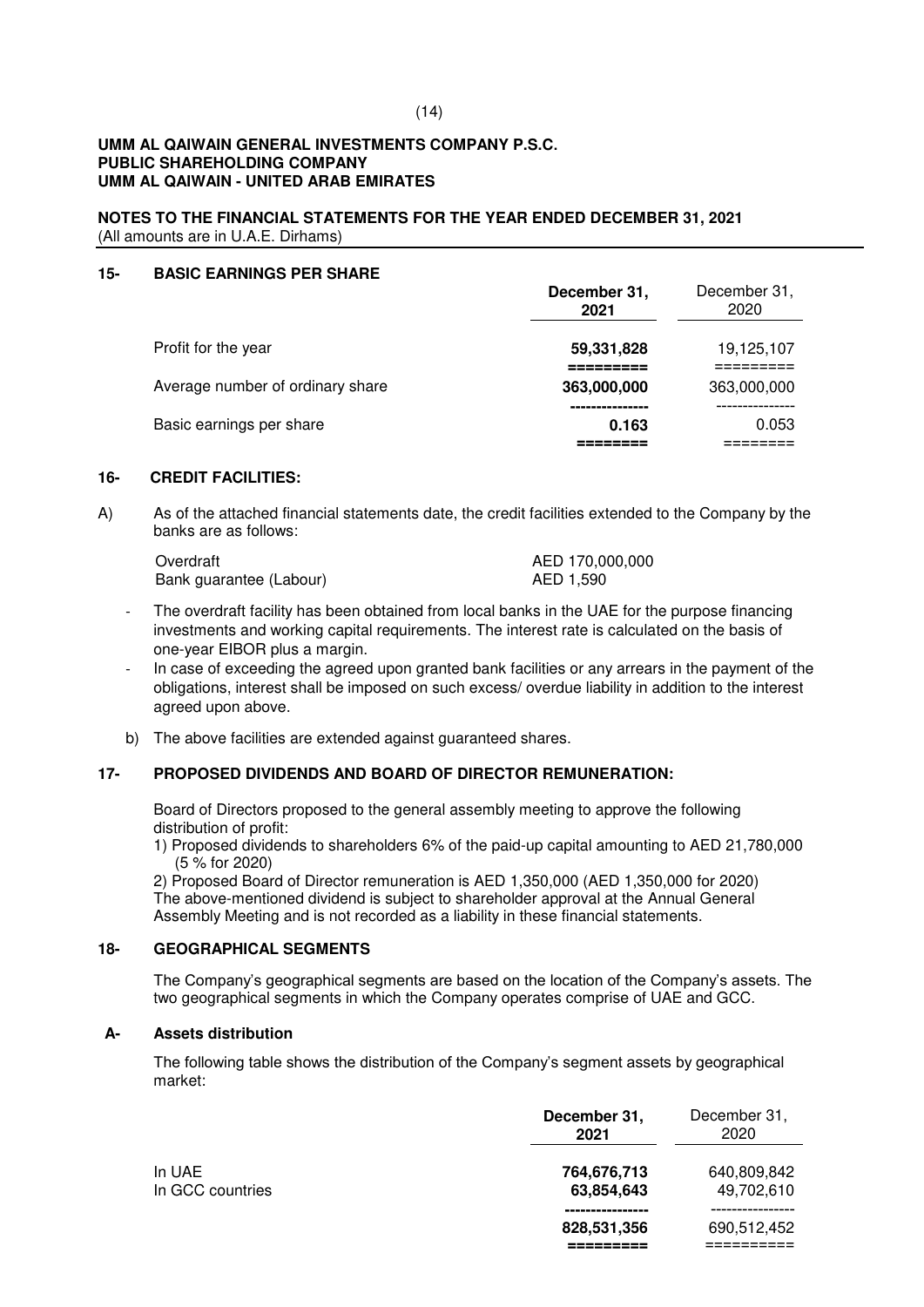### **NOTES TO THE FINANCIAL STATEMENTS FOR THE YEAR ENDED DECEMBER 31, 2021** (All amounts are in U.A.E. Dirhams)

## **B- Financial assets at fair value distribution**

The following table demonstrates financial assets information, the geographical allocation and the nature of activities in which invested:

|                                                                                                                                  |                                                                                | December 31, 2021                    |                                                               | December 31, 2020                    |                                                                                 | <b>Total</b>                                                    |  |
|----------------------------------------------------------------------------------------------------------------------------------|--------------------------------------------------------------------------------|--------------------------------------|---------------------------------------------------------------|--------------------------------------|---------------------------------------------------------------------------------|-----------------------------------------------------------------|--|
| <b>Investments at FVTOCI</b><br>1-                                                                                               | <b>UAE</b>                                                                     | GCC                                  | <b>UAE</b>                                                    | GCC                                  | 2021                                                                            | December 31, December 31,<br>2020                               |  |
| Banking sector<br>Finance and investment sector                                                                                  | 165,212,533<br>10,984,347                                                      | 618,728<br>8,982,676                 | 191,033,849<br>8,996,200                                      | 9,082,524<br>6,429,259               | 165,831,261<br>19,967,023                                                       | 200,116,373<br>15,425,459                                       |  |
| Real estate sector<br>Industrial sector<br>Service sector                                                                        | 18,237,365<br>277,316<br>16,170,000                                            | 9,310,564<br>6,321,801               | 14,210,666<br>2,276,860<br>14,951,000                         | 7,243,761<br>3,893,765               | 27,547,929<br>6,599,117<br>16,170,000                                           | 21,454,427<br>6,170,625<br>14,951,000                           |  |
| Energy sector<br>Telecommunication sector<br>Insurance sector                                                                    | 10,153,851<br>8,271,489                                                        | 6,479,550                            | 6,839,481<br>312,495<br>7,657,878                             | 6,599,340                            | 10,153,851<br>6,479,550<br>8,271,489                                            | 6,839,481<br>6,911,835<br>7,657,878                             |  |
| <b>Investments at FVTPL</b><br>$2 -$                                                                                             | 229,306,901<br>==========                                                      | 31,713,319                           | 246,278,429<br>==========                                     | 33,248,649<br>==========             | 261,020,220<br>=========                                                        | 279,527,078<br>======= <sub>==</sub> =                          |  |
| Banking sector                                                                                                                   | 3,603,724                                                                      | 862,782                              | 619,866                                                       | 5,889,726                            | 4,466,506                                                                       | 6,509,592                                                       |  |
| Finance and investment sector<br>Real estate sector<br>Industrial sector<br>Energy sector<br>Insurance sector<br>Services sector | 40,334,353<br>9,003,091<br>21,900,000<br>21,646,149<br>98,981,682<br>7,629,877 | 13,268,126<br>2,329,593<br>331,144   | 1,652,722<br>4,280,834<br>159,071<br>18,864,519<br>12,142,997 | 5,875,354<br>1,558,499<br>1,850,092  | 53,602,479<br>11,332,684<br>22,231,144<br>21,646,149<br>98,981,682<br>7,629,877 | 7,528,076<br>5,839,333<br>2,009,163<br>18,864,519<br>12,142,997 |  |
|                                                                                                                                  | ---------------<br>203,098,876                                                 | 16,791,645                           | 37,720,009                                                    | 15,173,671                           | 219,890,521                                                                     | 52,893,680                                                      |  |
| <b>Total</b>                                                                                                                     | =========<br>432,405,777<br>=========                                          | =========<br>48,504,964<br>========= | =========<br>283,998,438<br>=========                         | =========<br>48,422,320<br>========= | =========<br>480,910,741<br>=========                                           | =========<br>332,420,758<br>=========                           |  |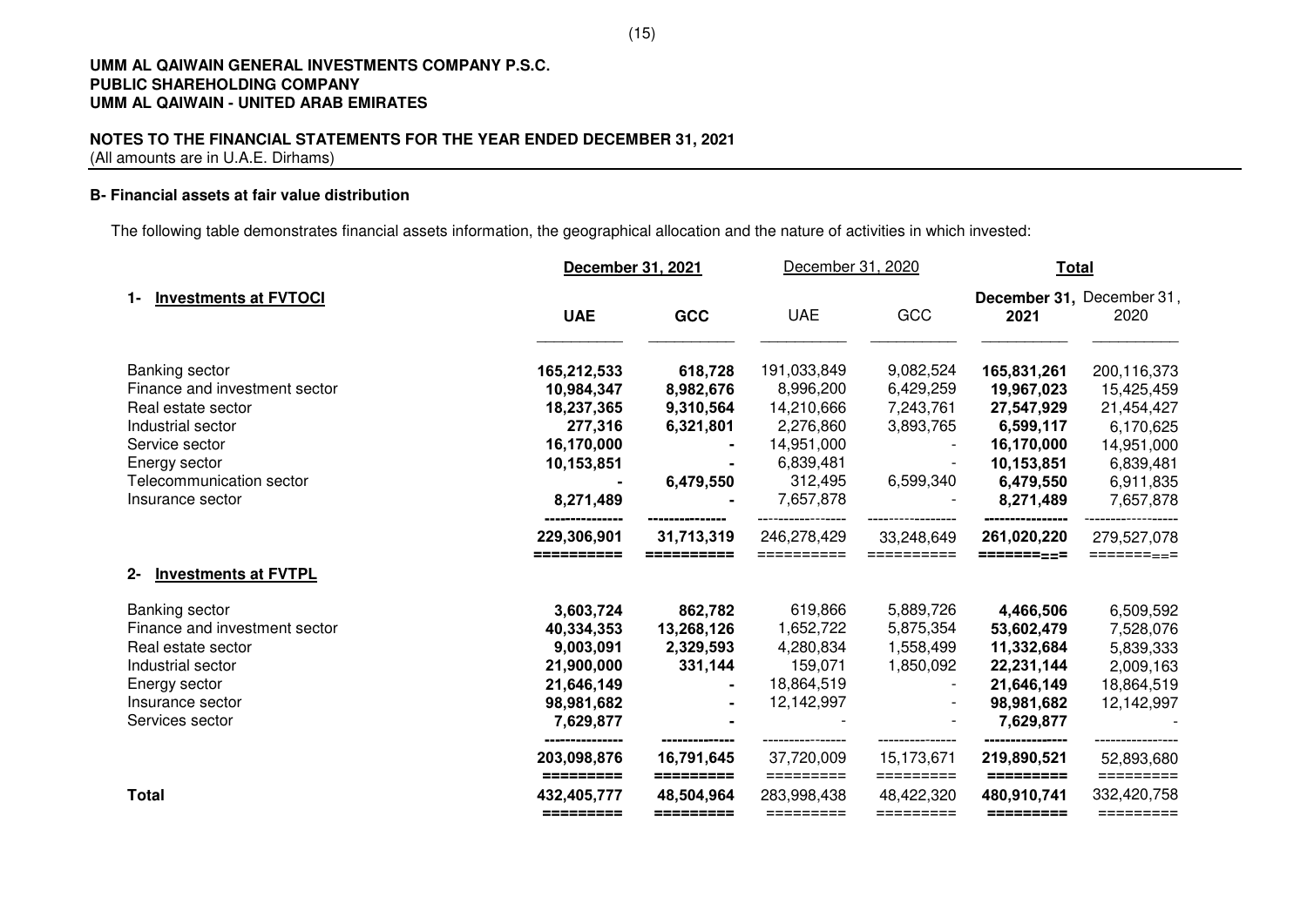## **NOTES TO THE FINANCIAL STATEMENTS FOR THE YEAR ENDED DECEMBER 31, 2021** (All amounts are in U.A.E. Dirhams)

## **19- BENEFITS OF THE KEY MANAGEMENT AND MANAGERS**

The benefits of the key management members and managers are as follows:

|                                                | December 31,<br>2021 | December 31,<br>2020 |
|------------------------------------------------|----------------------|----------------------|
| Short-term benefits<br>Directors' remuneration | 1,735,706<br>۰       | 1,614,304            |
|                                                | 1,735,706            | 1,614,304            |

#### **20- RELATED PARTY TRANSACTIONS**

There are no transactions with related parties during the year ended December 31,2021.

### **21- FAIR VALUE MEASUREMENT**

Fair value is the price that would be received to sell an asset or paid to transfer a liability in an orderly transaction between market participants at the measurement date. As such, differences can arise between book values and the fair value estimates. Underlying the definition of fair value is the presumption that the Company is going concern without any attention or requirement to materially curtail the scale of its operation or to undertake a transaction on adverse terms.

Assets and liabilities measured at fair value in the statement of financial position are grouped at three levels of the fair value hierarchy. This Company is determined at the lowest level of significant inputs used in the measurement of fair value, as follows:

Level one: Prices offered (unadjusted) in active markets for identical assets or liabilities.

Level two: Inputs other than quoted prices within Level one that can be observable for assets or liabilities either directly (ie as prices) or indirectly (ie derived from prices).

Level three: Inputs of assets or liabilities that are not based on observable market data (unobservable inputs).

## **As at December 31, 2021**

|                                                                                                                | Level one                  | Level two | <b>Total</b>                            |
|----------------------------------------------------------------------------------------------------------------|----------------------------|-----------|-----------------------------------------|
| Quoted equity investments - FVTPL<br>Quoted equity investments - FVTOCI<br>Unquoted equity investments- FVTOCI | 219,890,521<br>258,239,293 | 2,780,927 | 219,890,521<br>258,239,293<br>2,780,927 |
|                                                                                                                | 478,129,814                | 2,780,927 | 480,910,741                             |
| As at December 31, 2020                                                                                        |                            |           |                                         |
|                                                                                                                | Level one                  | Level two | <b>Total</b>                            |
| Quoted equity investments - FVTPL<br>Quoted equity investments - FVTOCI<br>Unquoted equity investments- FVTOCI | 52,893,680<br>277,744,518  | 1,782,560 | 52,893,680<br>277,744,518<br>1,782,560  |
|                                                                                                                | 330,638,198                | 1,782,560 | 332,420,758                             |